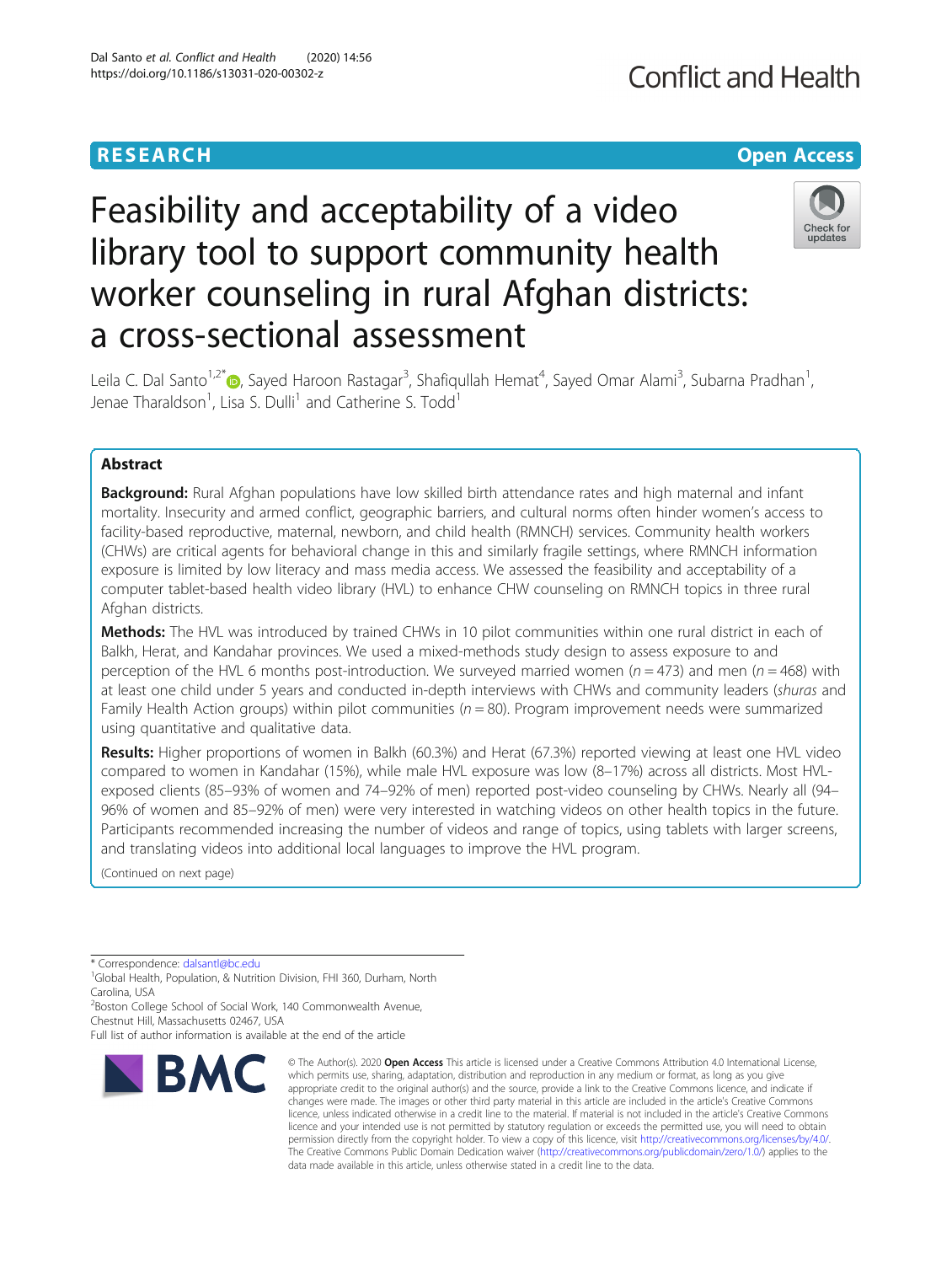# (Continued from previous page)

**Conclusion:** The HVL was a highly acceptable tool for relaying health information, but coverage of female audiences in Kandahar and male audiences broadly was low. The HVL should better engage men and other key influencers to engineer local solutions that directly facilitate male HVL exposure, indirectly improve women's HVL access, and support collaborative spousal health decision-making. A larger efficacy trial is warranted to measure the HVL's effect on knowledge and health-related behavioral outcomes.

Keywords: Afghanistan, Community health worker, Maternal and child health, Counseling, Social and behavior change, Fragile states

# Introduction

Afghanistan has experienced nearly four decades of uninterrupted armed conflict, accelerating in the last decade [\[1](#page-13-0)]. Ongoing political insecurity in this fragile state continues to impede development efforts, including those in the health sector. While reproductive, maternal, newborn and child health (RMNCH) in Afghanistan has steadily improved over the last 15 years [\[2](#page-13-0)], the country has among the highest maternal, infant, and child mortality rates regionally [[3](#page-13-0)]. Contributing to these high mortality rates is the fact that rural Afghan populations have less access to facility-based health services and to health messages delivered by mass media or health providers [\[2,](#page-13-0) [4](#page-13-0)–[6\]](#page-13-0). Insecurity and armed groups, geographic barriers, and cultural norms hinder direct access to facility-based services [\[7](#page-13-0)–[10\]](#page-13-0), while low exposure to RMNCH information in these settings results from low literacy and limited mass media access [[2,](#page-13-0) [5,](#page-13-0) [6\]](#page-13-0).

Within this context, community health workers (CHWs) are a critical channel for motivating relevant health behavior change, particularly for RMNCH [[11](#page-13-0), [12\]](#page-13-0). Volunteer CHWs, comprising one male and one female CHW for each health post (catchment area of up to 150 households), are trained and then charged to provide health promotion, family planning (FP), childhood illness treatment, and facility referrals to members of their communities [\[12,](#page-13-0) [13](#page-13-0)]. Due to gender norms in Afghanistan, female CHWs generally interact solely with female clients within households and health posts, while male CHWs convene education and mobilization sessions for male clients at community events and coordinate referrals [\[11,](#page-13-0) [13\]](#page-13-0).

Mobile health (mHealth) modalities to support health promotion and care provision, like short message service (SMS) and videos, have gained traction in recent years in a range of settings  $[14–18]$  $[14–18]$  $[14–18]$ . These tools offer promise in contexts where inadequate training or staffing, multiple competing priorities, and lack of supplies and access to other communication channels often hamper the effectiveness of CHW-led RMNCH interventions [[18](#page-13-0)–[20](#page-13-0)]. While mHealth interventions in low- and middle-income countries are usually delivered via SMS and interactive voice response (IVR) technologies, visual media within mHealth are under-utilized for engaging clients, their families, and communities in RMNCH promotion [\[21](#page-14-0), [22](#page-14-0)]. Interventions in sub-Saharan Africa and South Asia have used video content to enhance health provider counseling. In urban South Africa, a pilot program incorporated videos related to HIV, nutrition, and breastfeeding as part of CHW counseling during home visits. CHWs reported that these tools enabled them to better engage clients and to educate clients' families and the community at large  $[21]$  $[21]$  $[21]$ . In rural India, mobile phone videos were used by nurse midwives to support patient education during postnatal care examinations [[23\]](#page-14-0) and by Accredited Social Health Activists (ASHAs) [[24\]](#page-14-0) to encourage pregnant women and their families to utilize health services. Nurse midwives reported increased patient trust and enhanced work authority [\[23](#page-14-0)], while ASHAs cited increased engagement with clients and their families [[24\]](#page-14-0). However, there is little evidence regarding the feasibility and acceptability of videos as counseling aids among clients.

In Afghanistan, the United States Agency for International Development (USAID)-funded Helping Mothers and Children Thrive in Afghanistan (HEMAYAT) project aims to reduce maternal and child mortality in part by increasing RMNCH service demand within communities [\[25\]](#page-14-0). Inspired by the Family Health Book Program [[26\]](#page-14-0), in which audiovisual devices augmented household adult literacy and heath training, the health video library (HVL) activity was pilot-tested in three rural Afghan districts beginning in July, 2017 through a collaborative effort by the Ministry of Public Health (MoPH) and HEMAYAT. The HVL program uses short educational videos portraying specific health topics to support CHW counseling, with the aim of improving RMNCH knowledge and practices among community members. As part of this activity, the Health Promotions Department (HPD) of the MoPH and the HEMAYAT project jointly conducted an assessment to determine HVL feasibility and acceptability and to identify strategies to strengthen activity design prior to scale-up. This assessment evaluated operator perspectives on the feasibility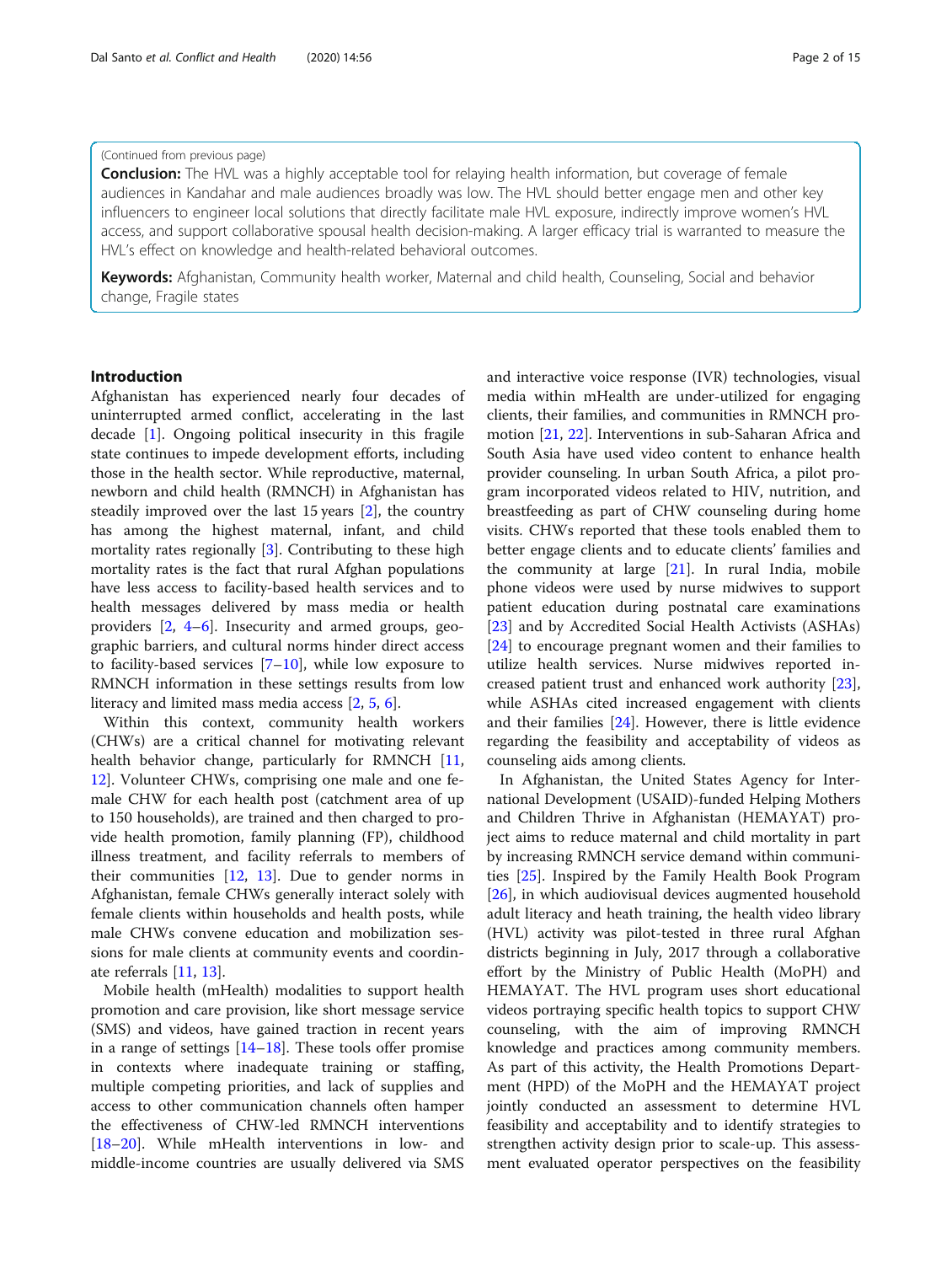and acceptability of the HVL tool and its utility in engaging clients; a separate manuscript describing these results is currently under review. In this manuscript, we present findings from the assessment that highlight the client perspective and provide recommendations to improve activity design and content prior to scale-up in focus provinces.

# **Methods**

# Intervention description

The HVL activity is a computer tablet-based video activity for CHWs to show health information videos to clients, followed by guided discussions and referrals to health services as needed. The HVL design was informed by a formative study among youth of both sexes and adult men conducted earlier in the HEMAYAT project (between March and July 2017), which found that visual communication channels were preferable to most target groups, particularly female youth [[27](#page-14-0)]. HVL content was selected based on topics prioritized by the MoPH and gaps identified in this assessment [[27\]](#page-14-0). Videos were developed in collaboration with the MoPH on topics for which there were not pre-existing MoPH-approved videos, such as postpartum hemorrhage (PPH) prevention, postpartum intrauterine contraceptive device (PPIUCD) use, respectful maternity care and gender issues in RMNCH care, lactational amenorrhea method (LAM) for FP, and routine newborn care. Videos were produced in Kabul in Dari and Pashto languages, the predominant national languages. These new videos as well as pre-existing MoPH-approved content on nutrition and immunization topics were loaded onto tablets, creating the "video library." The teams also developed accompanying counseling materials containing key messages and action points for CHWs to convey after showing the videos. The newly created videos, training manual, and post-video counseling guidelines were pretested in four provinces with ethnic and linguistic diversity prior to implementation.

The VL pilot intervention comprised distributing tablets loaded with health video content to trained CHWs, who were then encouraged to show the videos to clients—either in individual homes or during group sessions in the communities where CHWs are based and to provide structured counseling. The national CHW training package comprises 9 weeks of didactic training and 8 weeks of practical training which must be completed satisfactorily prior to certification. This training package includes counseling techniques, sensitization, and social norms accommodation to facilitate community engagement on sensitive topics, like family planning. The HVL pilot activity was implemented in 30 villages in Char Kent District (Balkh Province), Karukh District (Herat Province), and Daman District (Kandahar Province). The selected provinces are distinct from each other by geography and ethnic distribution, and the pilot districts are rural and predominantly agrarian. We purposefully selected diverse sites to determine whether activity design was broadly acceptable and to ensure that regional preferences were considered in implementation during scale-up. For each province, one district was selected randomly from secure, accessible rural districts with operational health posts staffed by established female CHWs. Based on input from the Provincial Health Directorate and the Basic Package of Health Services (BPHS) implementing organization, 10 eligible female CHWs residing in the selected district of each province were chosen and offered the opportunity to implement the HVL program. Female CHWs were selected based on the following criteria: known to be currently working at their health post within the last month who had access to and the ability to use a mobile phone, as identified through the Community Health Supervisor. If there were more than 10 female CHWs identified meeting eligibility criteria affiliated with the specific health facility, the CHS purposefully chose the CHWs with the highest known activity via health post sessions and home visits. If a CHW declined participation, another CHW with the same criteria was chosen to replace her to reach the planned sample size.

CHWs attended a four-day training inclusive of tablet use, video content and counseling techniques, and approaches to HVL activity promotion within their communities. The tablets were signed over to the custody of the female CHWs as the primary implementer. Implementation began immediately following the training, with field-based assistance from the HEMAYAT team and MoPH representatives during the first week to ensure CHWs competently operated the tablet and provided post-video counseling. Specifically, HEMAYAT staff observed each CHW conduct at least one HVL session (during which up to three videos were shown) at a health post or similar facility and provided coaching prior to wider HVL promotion in the community. Tablets were distributed in July 2017 to CHWs in Kandahar and Herat and at the end of August in Balkh. In Herat, only female CHWs implemented the intervention, while both male and female CHWs were trained to implement the intervention in Kandahar and Balkh. The rationale for including male CHWs from two provinces and excluding them in Herat was to explore whether male CHWs perceived value in and actually used the VL and whether gender-based issues affected tablet sharing and VL exposure when male CHWs were involved. In two provinces (Kandahar and Balkh), male CHWs were involved with an adaptive program design to engage men to view the HVL at health posts at activity inception;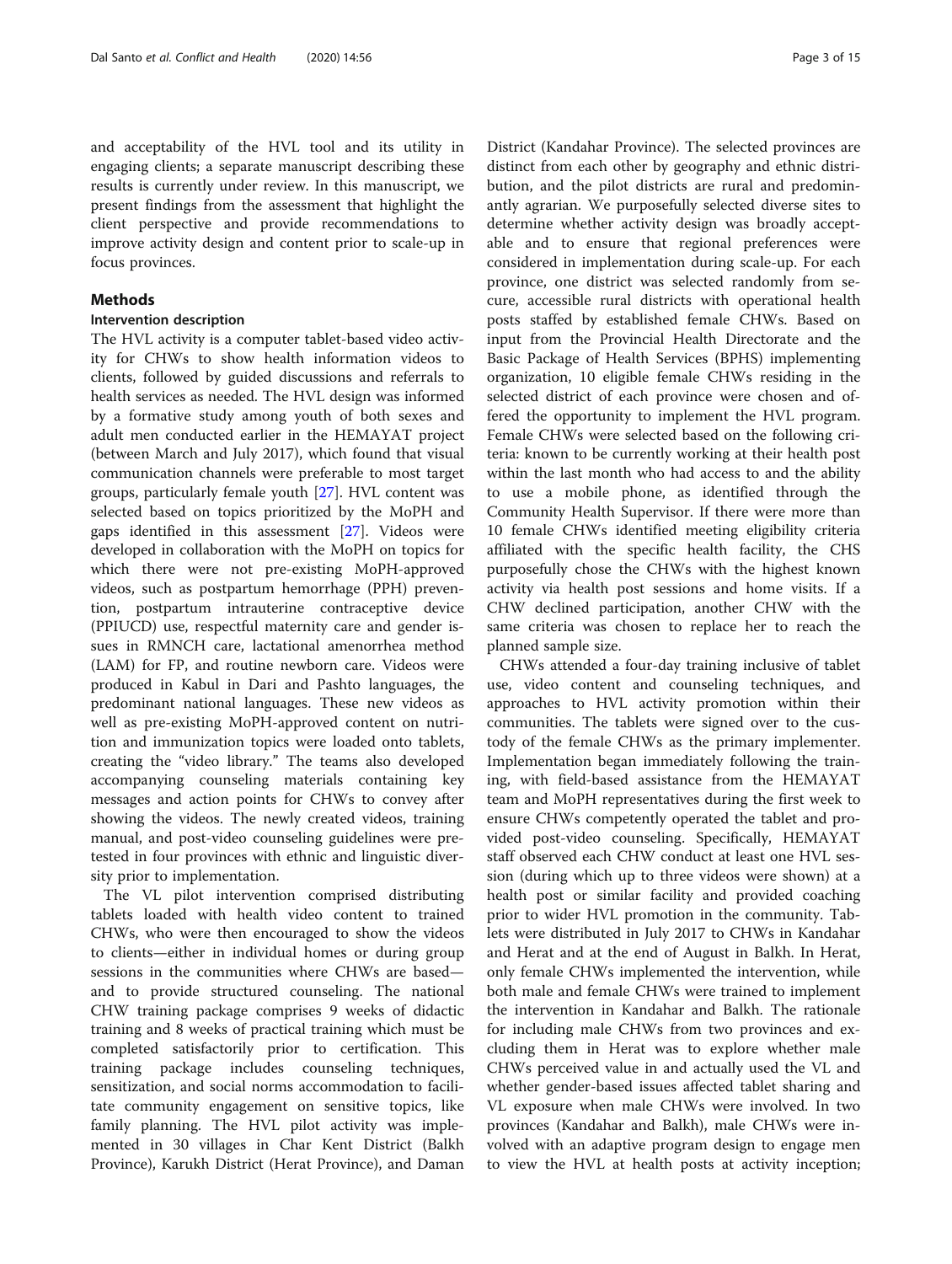based on popular demand in Herat, this feature was added in October 2017.

# Study design

We conducted a mixed-methods, cross-sectional study to gauge exposure to and perception of the HVL in pilot communities. The assessment, conducted approximately 6 months after HVL introduction, comprised a household survey administered to target audiences through face-to-face interviews conducted by trained interviewers. In-depth interviews (IDIs) with CHWs, community health supervisors (CHS), and community leaders elicited opinions about operational feasibility, perceived HVL acceptability, and recommendations for HVL improvement. The study protocol was reviewed and approved by FHI 360's Office of International Research Ethics (IRB #11659) and the MoPH Institutional Review Board (IRB #44010).

# Participants

For the household survey, married women<sup>1</sup> who were currently pregnant or had at least one child 5 years of age or younger were eligible to participate, reflecting the HVL target population. Similarly, men who were married and had a child aged 5 years or younger were eligible to participate in the survey; male participants included husbands of the female participants and other men meeting these eligibility criteria in sampled households. We aimed to enroll 147 women and 147 men within each pilot district, a sample size sufficient to detect a 10% difference in exposure by sex between provinces with 80% power, assuming a 50% exposure rate, 5% non-response/decline rate, and a two-sided alpha of 0.05. We considered data among adult men and women from the formative work on which this intervention was designed and the 2013 Afghanistan Health Survey, where recalled CHW exposure in the last month was 29% and in the last 3 months was 45%, respectively [[28\]](#page-14-0). The sample size was distributed equally across each village within pilot districts, then households were selected using a random walk technique [[29](#page-14-0)]. Following household selection, the study was explained to male and female household members who met study eligibility criteria. Based on willingness to participate, one eligible woman or one eligible man was selected from each household.

For the IDIs, we recruited all CHWs implementing the HVL and CHS to probe their perceptions of client HVL acceptability. We also recruited community leaders, including representatives from shura and Family Health Action (FHA) groups. Shuras are community leadership councils typically comprising respected male village elders, while FHA groups are female-only groups present in some communities to provide support and information on health issues to local families. We chose to include these groups to further explore client impressions of the HVL, including ways to improve HVL access and appeal, for two reasons:  $[1]$  $[1]$  some members of these groups, particularly FHA groups, belong to the target HVL client population; and [\[2](#page-13-0)] collective community impressions about important events, such as HVL introduction, are communicated to leaders through their extensive social networks. The total number of interviews conducted, disaggregated by respondent type and district are presented in Table [1](#page-4-0). We conducted IDIs with all consenting male and female CHWs in each province (except Herat where no male CHWs were formally trained at HVL inception), equivalent to up to 10 CHWs of each sex per province. One community leader from each village involved in the pilot activity was recruited for IDIs; purposive selection was used to ensure that five IDI participants in each district were shura members and at least three were FHA group members.

# Measures

Separate household questionnaires were developed for men and women and pretested prior to data collection. While the questionnaires contained much of the same content, we surveyed men and women separately due to added questions around household decision-making dynamics and access to the HVL. These instruments included sociodemographic variables; questions about RMNCH knowledge, attitudes, and practices; and feasibility measures, including exposure to CHWs and the HVL (e.g. number and type of videos viewed). Acceptability measures included clients' perceptions of whether video content was informative and culturally appropriate and whether respondents would recommend the HVL. We also asked participants' opinions on how the HVL activity could be improved, including preferred HVL viewing sites and content recommendations.

Interview guides for IDIs focused on querying HVL implementation challenges, client acceptability, and operational issues. CHW IDI guides explored the following topics relevant to client impressions:

- 1. Experiences implementing the HVL
- 2. HVL features that CHWs or their supervisors liked or disliked
- 3. Challenges/barriers and facilitators to HVL use
- 4. Strategies to improve future HVL design and content

IDIs with community leaders and FHA members explored perceived community impressions of the HVL

 $^1$ Married individuals are considered adults in Afghan society; thus, no age range was added to the eligibility criteria.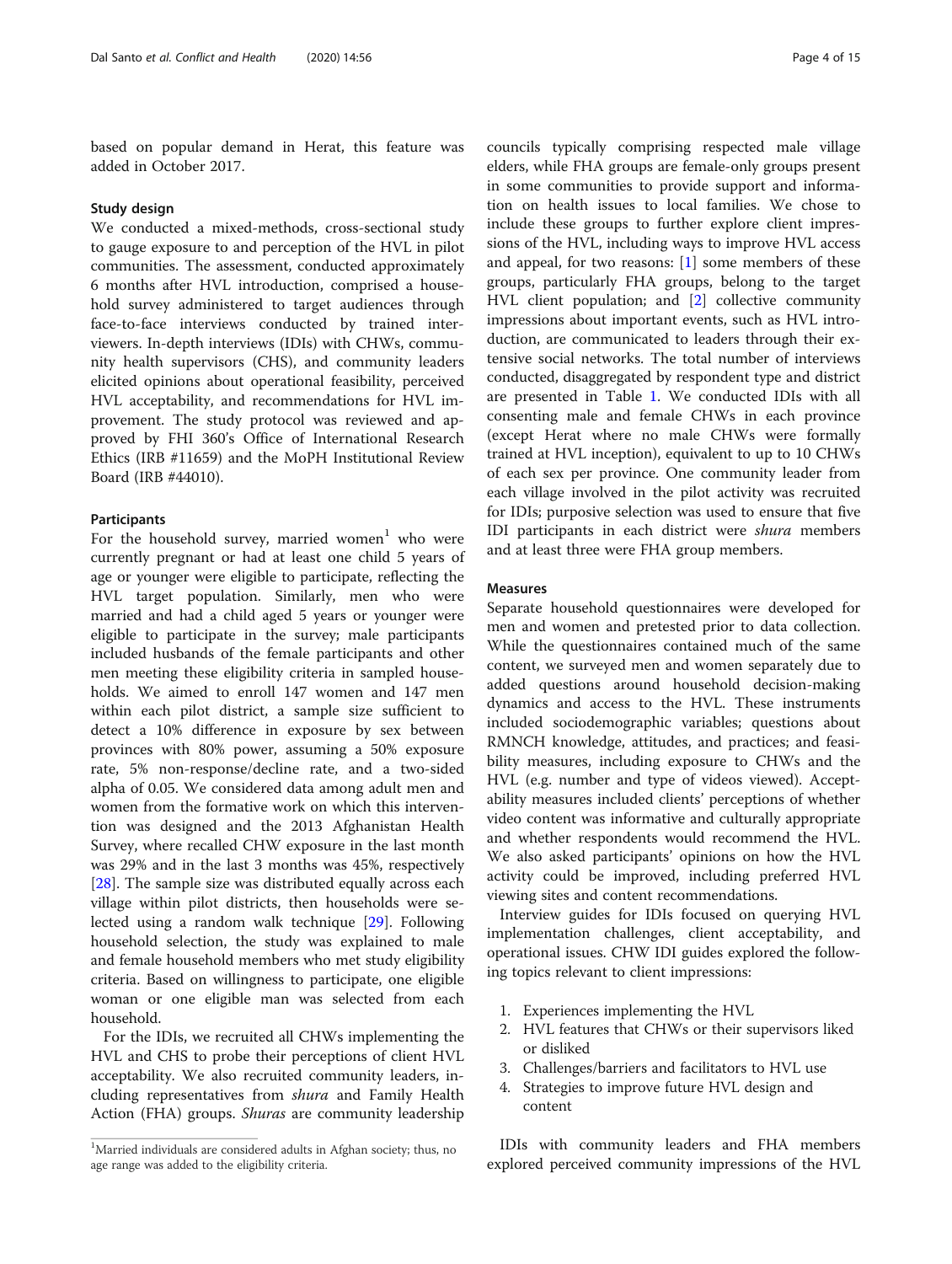| Participant group           | <b>Balkh</b> |          |             | Herat   |      | Kandahar |               |
|-----------------------------|--------------|----------|-------------|---------|------|----------|---------------|
|                             | Male         | Female   | Male        | Female  | Male | Female   | (by<br>group) |
| Community Health Supervisor |              | $\Omega$ |             | $\circ$ |      | 0        | 6             |
| Community Leader            |              | 3        | 4           | $\circ$ |      |          | 22            |
| Community Health Worker     |              | 9        | 4           | 10      | 10   | 9        | 47            |
| Key Informant               | $\mathbf 0$  | 0        | $\mathbf 0$ | 4       | 0    |          |               |
| <b>Subtotal</b> (by gender) | 12           | 12       | 10          | 14      | 15   | 15       |               |
| Total (by site)             | 24           |          | 24          |         | 32   |          | 80            |

<span id="page-4-0"></span>Table 1 Characteristics of IDI participants for VL feasibility assessment in Afghanistan, 2018

and ways to improve HVL access, appeal, content, and presentation format. Questions explored:

- 1. Perceptions of current and desired future HVL content
- 2. Perceptions of HVL implementation and acceptability within the community
- 3. Perceptions of CHW counseling and, more broadly, CHWs' role in the community and perceived differences in HVL implementation by CHW sex.

# Data collection

Data were collected between February and April 2018. Trained, sex-matched staff introduced the study to household members, CHWs, CHS, and community leaders; verbal informed consent was obtained from eligible participants prior to conducting each survey and interview.

Completed paper questionnaires were checked in the field by the study team leader and an external monitor for quality assurance and then entered into an online database, with double-entry and reconciliation against all paper documents during central data cleaning. We descriptively analyzed quantitative data by province and sex with measures of central tendency and proportions using Stata version 13.1 (Stata Corporation, College Station, Texas, US). IDIs were audio-recorded, transcribed in Dari or Pashto, and translated to English. Qualitative data were coded and analyzed using NVivo 11 (QSR International, Doncaster, Victoria, Australia), based on a framework derived from key themes in the interview guides and emerging themes from transcripts. To ensure intercoder agreement, two trained analysts independently coded 10 transcripts (five CHWs, three CHS, and two community leaders) and discussed any discrepancies to ensure a common understanding of the codebook and interpretation of the text. As new codes were identified, the analysts reviewed previously-coded text and re-coded as necessary.

# Results

Findings from household surveys and IDIs regarding client HVL exposure and acceptability are presented

together. Where possible—and following an overall description of participants—, we present quantitative and qualitative data thematically. The specific themes emerging from these data sources include HVL exposure and participation, receptivity to topic content, gender-related issues, and client recommendations for HVL improvement and expansion.

# Household survey respondent characteristics

Across the three pilot districts, 473 women and 468 men completed survey questionnaires. Sociodemographic characteristics of survey respondents are presented in Table [2.](#page-5-0) Female participants were generally younger (28 years vs. 36 years for men). Overall, the level of educational attainment was low, though more than twice as many men reported any formal education compared to women in all three provinces. At least half of male and female survey participants in all provinces reported having four or more children, with parity highest in Kandahar (Table [2](#page-5-0)). Most participants reported having electricity in their homes and a basic mobile phone, though other household items such as a television or computer were less common. Most men in Kandahar reported having a radio at home; however, radio access in Balkh and Herat was far less common.

We did not collect sociodemographic data for IDI participants (please refer to Table 1 for the number of interviews conducted, disaggregated by respondent type and district).

# HVL exposure

Overall, half or more of male and female survey participants reported CHW visits within the last month, predominantly at health posts and with some variation in exposure by province and sex (Table [3\)](#page-6-0). Notably, 18% of women in Kandahar refused to say if they had seen a CHW. Nearly two-thirds of surveyed women in Balkh and Herat were aware of, and nearly as many had seen, at least one HVL video; however, relatively fewer women in Kandahar were aware of or reported exposure to the HVL (Table [3\)](#page-6-0). HVL exposure among men in the survey sample was relatively low (less than 17%) across all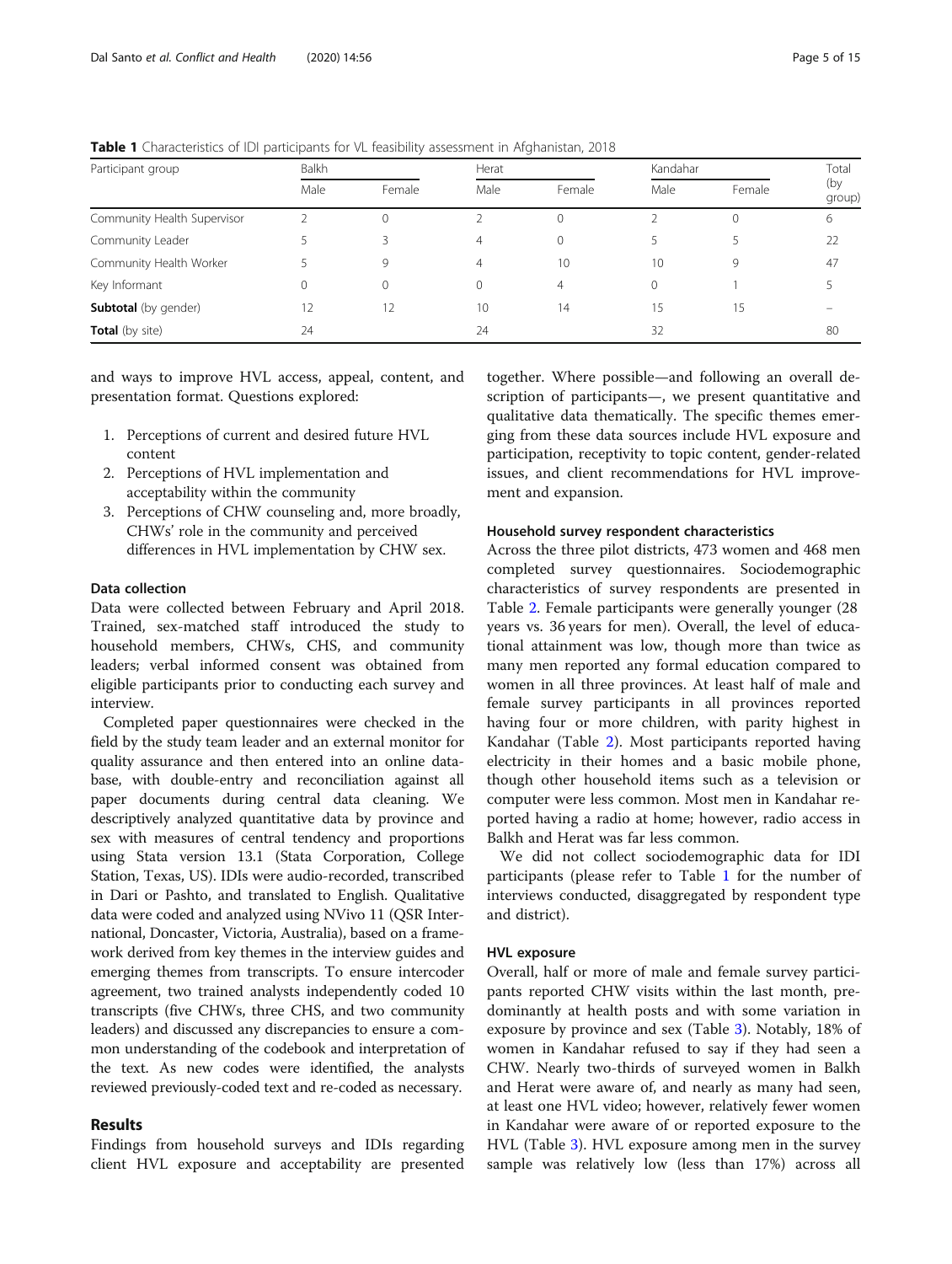<span id="page-5-0"></span>

|                                      | Table 2 Sociodemographic characteristics of male and female post-intervention assessment participants in Balkh, Herat, and |  |
|--------------------------------------|----------------------------------------------------------------------------------------------------------------------------|--|
| Kandahar provinces, Afghanistan 2018 |                                                                                                                            |  |

| Sociodemographic characteristic        | Province<br>% or mean (Standard Deviation (SD)) |                     |                        |                     |                     |                        |  |  |
|----------------------------------------|-------------------------------------------------|---------------------|------------------------|---------------------|---------------------|------------------------|--|--|
|                                        | Women                                           |                     |                        |                     | Men                 |                        |  |  |
|                                        | Balkh $(n = 158)$                               | Herat ( $n = 165$ ) | Kandahar ( $n = 150$ ) | Balkh ( $n = 158$ ) | Herat ( $n = 161$ ) | Kandahar ( $n = 149$ ) |  |  |
| Age mean (+SD)                         | 30.7 $(± 5.9)$                                  | $26.8 (+ 6.5)$      | 27.8 ( $+$ 6.7)        | 34.9 $(+ 8.6)$      | $37.1 (+ 11.4)$     | 36.9 $(+ 10.6)$        |  |  |
| Level of education                     |                                                 |                     |                        |                     |                     |                        |  |  |
| None                                   | 84.2                                            | 83.9                | 87.3                   | 66.5                | 58.4                | 66.4                   |  |  |
| Primary (up to year 6)                 | 8.9                                             | 6.0                 | 4.0                    | 12.7                | 31.1                | 8.7                    |  |  |
| Secondary (years 7-9)                  | 0.6                                             | 6.6                 | 0.7                    | 4.4                 | 4.4                 | 7.4                    |  |  |
| High school, university, or vocational | 3.2                                             | 3.6                 | 4.0                    | 8.2                 | 6.2                 | 9.4                    |  |  |
| Madrassah                              | 3.2                                             | 0.0                 | 4.0                    | 8.2                 | 0.0                 | 8.1                    |  |  |
| Number of living children              |                                                 |                     |                        |                     |                     |                        |  |  |
| None (pregnant with first child)       | 1.9                                             | 5.4                 | 2.7                    | 4.4                 | 2.5                 | 1.3                    |  |  |
| 1 child                                | 10.1                                            | 12.5                | 8.7                    | 11.4                | 9.9                 | 11.4                   |  |  |
| 2-3 children                           | 26.0                                            | 32.7                | 30.0                   | 31.7                | 24.2                | 23.5                   |  |  |
| 4-6 children                           | 49.4                                            | 37.5                | 38.7                   | 38.6                | 40.4                | 36.9                   |  |  |
| More than 6 children                   | 12.7                                            | 10.7                | 20.0                   | 13.9                | 23.0                | 26.9                   |  |  |
| Declined to respond                    | $0.0\,$                                         | 1.2                 | $0.0\,$                | $0.0\,$             | $0.0\,$             | 0.0                    |  |  |
| Number of years married                |                                                 |                     |                        |                     |                     |                        |  |  |
| $0-5$ years                            | 20.9                                            | 24.4                | 23.3                   | 27.2                | 16.2                | 18.1                   |  |  |
| 6-10 years                             | 28.5                                            | 28.6                | 36.7                   | 27.2                | 21.1                | 25.5                   |  |  |
| $11-15$ years                          | 22.2                                            | 22.0                | 17.3                   | 17.7                | 23.6                | 18.8                   |  |  |
| More than 15 years                     | 26.6                                            | 12.5                | 22.0                   | 27.9                | 37.9                | 37.6                   |  |  |
| Don't know/declined to respond         | 1.9                                             | 12.5                | 0.7                    | 0.0                 | $1.2\,$             | 0.0                    |  |  |
| Household items                        |                                                 |                     |                        |                     |                     |                        |  |  |
| Electricity                            | 91.8                                            | 66.7                | 76.0                   | 98.7                | 91.3                | 81.2                   |  |  |
| Radio                                  | 11.4                                            | 7.1                 | 42.7                   | 12.7                | 21.1                | 69.1                   |  |  |
| Television                             | 19.6                                            | 28.0                | 32.7                   | 22.8                | 31.1                | 28.9                   |  |  |
| Mobile phone with Internet             | 4.4                                             | 13.7                | 18.7                   | 8.2                 | 15.5                | 18.1                   |  |  |
| Mobile phone without internet          | 69.6                                            | 68.5                | 88.7                   | 91.8                | 90.1                | 88.6                   |  |  |
| Generator                              | 3.8                                             | 2.4                 | 18.7                   | 4.4                 | 6.2                 | 15.4                   |  |  |
| Computer                               | 0.6                                             | 1.8                 | 11.3                   | 0.6                 | 2.5                 | 5.4                    |  |  |

provinces, although exposure among men in Kandahar exceeded that for women.

# A. HVL access within communities

To contextualize HVL exposure rates, we identified and explored themes surrounding barriers and facilitators of HVL access. CHW and community leader interviews suggested that communities underwent an adaptation period to the "new" HVL activity, which influenced the demand for and exposure to videos. Specifically, the novelty of the approach and technology was initially concerning to community members since women were not used to videos. Some CHWs reported community reluctance or resistance at HVL introduction, which was expressed using words like "strange" and "unnecessary," or by relaying dissatisfaction or "bad thoughts" about the HVL.

Some women think these videos are not necessary because their mothers in the past had not watched these videos and had no problem. I told them that facilities such as mobile phones, doctors, clinic and medicine were not available in the past. These facilities are for us to be informed and save ourselves from health problems. (Female CHW, Herat)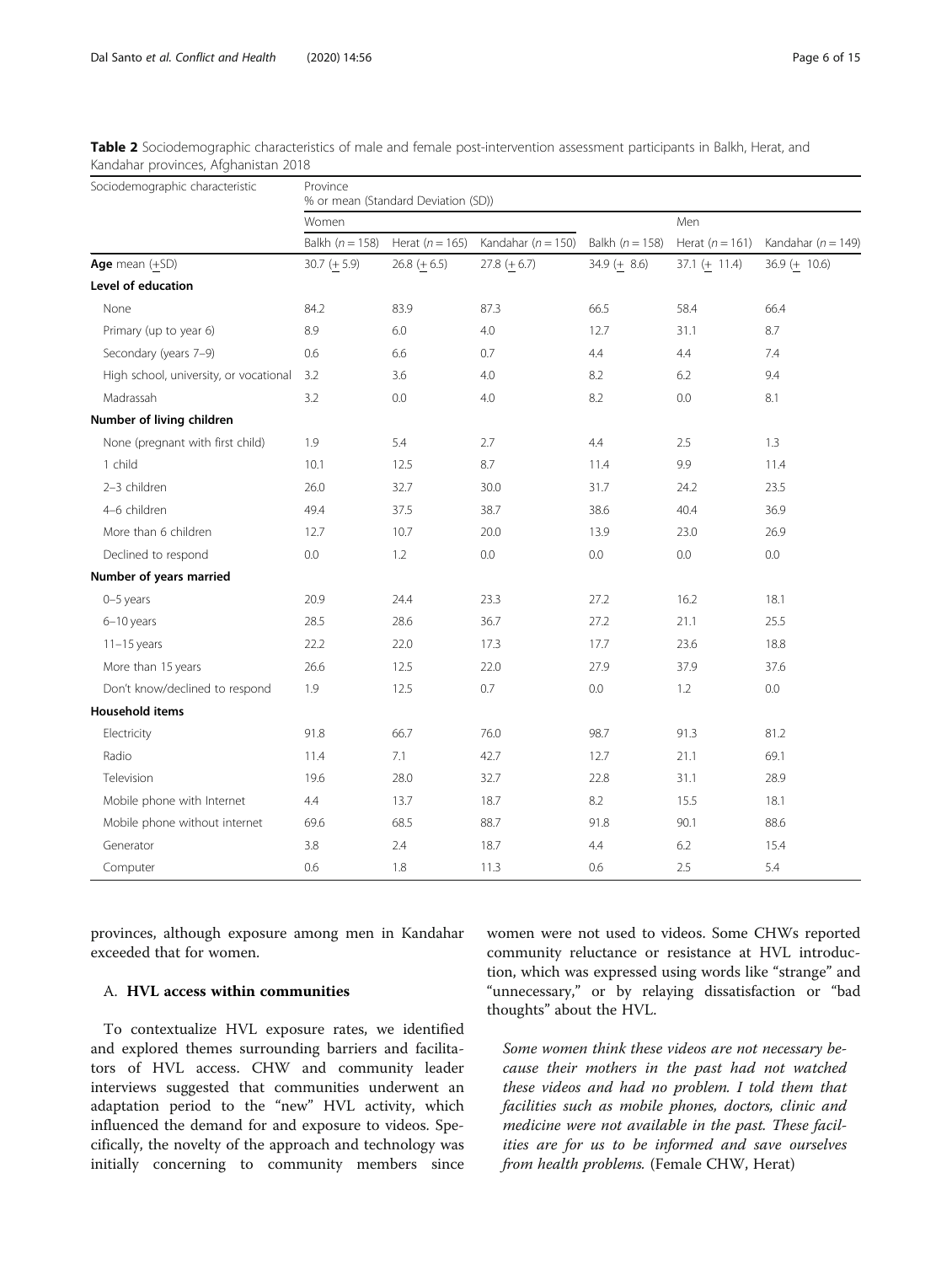<span id="page-6-0"></span>

| <b>Table 3</b> Exposure of female and male participants to community health workers (CHWs) and associated CHW services in Balkh, |  |
|----------------------------------------------------------------------------------------------------------------------------------|--|
| Herat, and Kandahar provinces, Afghanistan 2018                                                                                  |  |

| CHW exposure indicator                                             | Province (%)        |                      |                          |                     |                     |                          |  |  |
|--------------------------------------------------------------------|---------------------|----------------------|--------------------------|---------------------|---------------------|--------------------------|--|--|
|                                                                    | Women               |                      |                          | Men                 |                     |                          |  |  |
|                                                                    | Balkh $(n=$<br>158) | Herat $(n =$<br>168) | Kandahar ( $n =$<br>150) | Balkh $(n=$<br>158) | Herat $(n=$<br>161) | Kandahar ( $n =$<br>149) |  |  |
| Any CHW exposure in the past month                                 | 80.4                | 74.4                 | 50.0                     | 90.5                | 57.8                | 53.0                     |  |  |
| Number of home visits by a CHW in last month                       |                     |                      |                          |                     |                     |                          |  |  |
| No visits                                                          | 43.7                | 28.0                 | 54.0                     | 8.2                 | 36.0                | 52.4                     |  |  |
| 1 visit                                                            | 19.6                | 22.0                 | 10.0                     | 36.7                | 9.9                 | 9.4                      |  |  |
| 2 visits                                                           | 19.0                | 19.1                 | 5.3                      | 39.2                | 11.8                | 13.4                     |  |  |
| 3 or more visits                                                   | 15.2                | 21.4                 | 10.7                     | 5.1                 | 18.0                | 8.1                      |  |  |
| Don't know                                                         | 2.5                 | 8.9                  | 2.0                      | 10.1                | 21.7                | 8.7                      |  |  |
| Declined to respond                                                | 0.0                 | 0.6                  | 18.0                     | 0.6                 | 2.5                 | 8.1                      |  |  |
| Number of times visited a CHW at health post in last month         |                     |                      |                          |                     |                     |                          |  |  |
| None                                                               | 26.6                | 22.0                 | 42.7                     | 16.5                | 31.1                | 43.6                     |  |  |
| 1 time                                                             | 19.6                | 19.1                 | 12.7                     | 23.4                | 14.9                | 10.7                     |  |  |
| 2 times                                                            | 19.0                | 24.4                 | 12.7                     | 19.0                | 13.0                | 12.8                     |  |  |
| 3 or more times                                                    | 30.4                | 21.4                 | 12.0                     | 31.0                | 14.3                | 14.1                     |  |  |
| Don't know                                                         | 3.2                 | 11.3                 | 0.7                      | 10.1                | 20.5                | 6.7                      |  |  |
| Declined to respond                                                | 1.3                 | 1.8                  | 19.3                     | 0.0                 | 6.2                 | 12.1                     |  |  |
| Heard of health video library<br>program shown by CHWs             | 63.3                | 67.3                 | 31.3                     | 37.8                | 23.0                | 28.2                     |  |  |
| Respondent had seen at least one video shown by 60.1<br><b>CHW</b> |                     | 67.3                 | 15.3                     | 8.2                 | 11.2                | 16.8                     |  |  |

These CHWs also said some community members raised concerns that HVL implementers were trying to "ruin our community" or change people's religious beliefs, findings which contrast with reports from several interviewed community leaders that community members felt videos were "in line with their culture and Islam." One community leader described outreach prior to HVL introduction with religious leaders to enlist their support as a means of facilitating HVL use.

I invited all the CHWs that have tablets and arranged a large party where the religious leader was also invited. They watched all the videos and said that according to Islam and our area's culture, the videos are fine. This was the reason that people don't say anything negative about it. (Male community leader, Kandahar)

Finally, a few CHWs also reported encountering resentment from clients reflecting a mistaken belief that CHWs were promoting HVL use within the community due to payment for HVL work. CHW-led discussions and viewing of the videos reportedly mitigated misperceptions and led to acceptance and satisfaction in most

situations. For example, according to a male CHW in Kandahar, when CHWs encountered resistance, they would explain the reason for the HVL and its benefits to women and children or they showed videos to male family members or leaders to obtain approval.

# B. Topics viewed by community members

Quantitative and qualitative data reflect preferences for certain video styles and topics as well as places for HVL viewing. With respect to the topics typically viewed by community members, we found that exclusive breastfeeding and PPH were the most commonly viewed video topics across all provinces, though exposure to specific topics varied by sex and province (Table [4\)](#page-7-0). Moreover, while surveyed women tended to view videos during health post group sessions, surveyed men reported a variety of HVL exposure sites (Table [4](#page-7-0)). There were some differences between exposed men by HVL viewing site (own home was the most frequent in Kandahar compared to health post in Herat), topic (exclusive breastfeeding and LAM videos viewed more frequently in Herat), and video viewing by other household members (more frequently reported in Balkh). Irrespective of HVL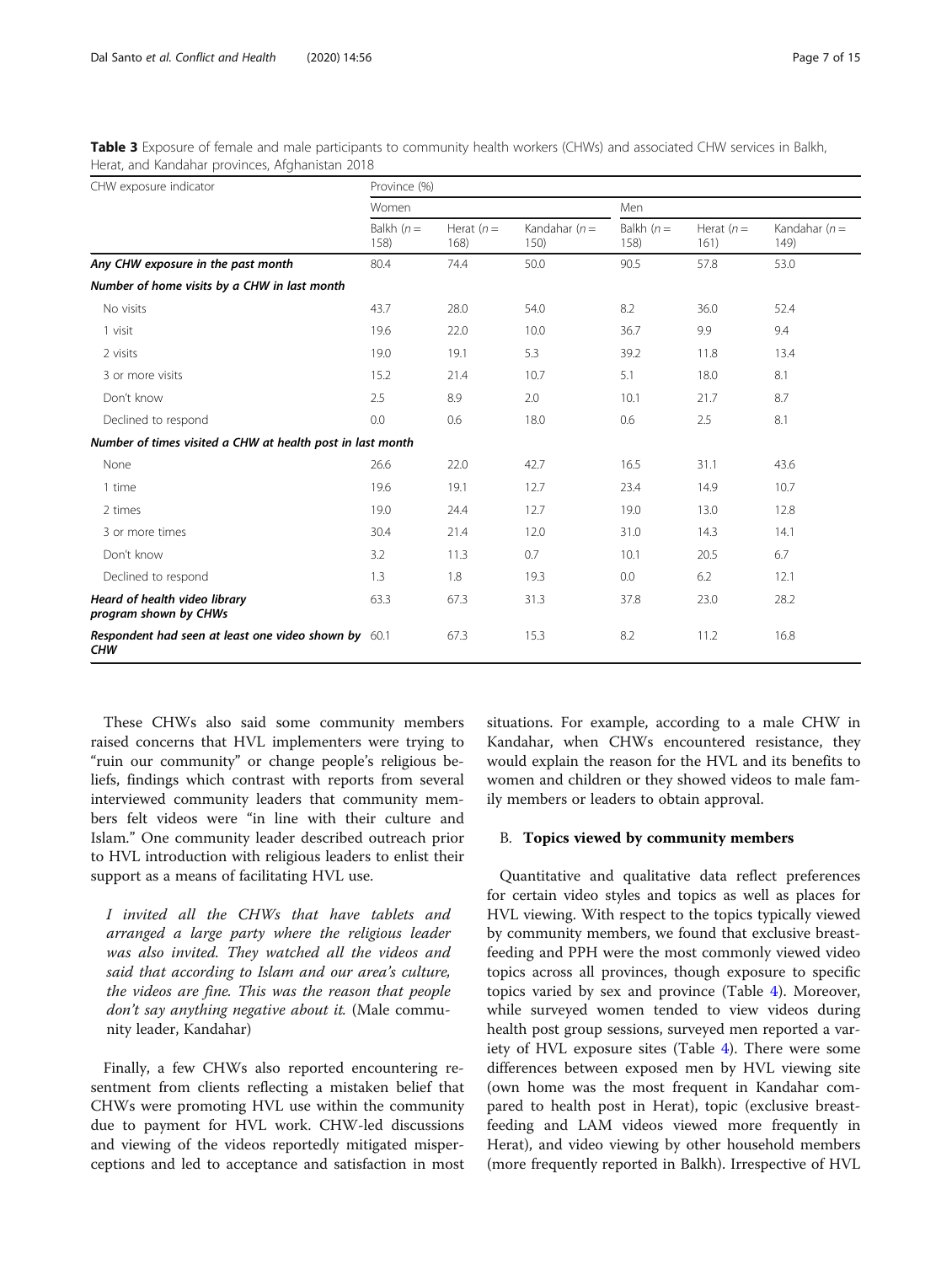<span id="page-7-0"></span>Table 4 Viewing characteristics of female and male participants who reported video library exposure in Balkh, Herat, and Kandahar provinces, Afghanistan 2018

|                                                                                                 | Women $(n = 231)$ |               |            | Men $(n = 56)$ |              |               |
|-------------------------------------------------------------------------------------------------|-------------------|---------------|------------|----------------|--------------|---------------|
|                                                                                                 | Balkh             | Herat         | Kandahar   | Balkh          | Herat        | Kandahar      |
| Among those who saw any videos                                                                  | $(n=$<br>95)      | $(n=$<br>113) | $(n = 23)$ | $(n=$<br>13)   | $(n=$<br>18) | $(n = 25)$    |
| Health video topic seen:                                                                        | %                 | %             | $\%$       | %              | $\%$         | $\frac{0}{0}$ |
| Exclusive breastfeeding                                                                         | 51.6              | 57.5          | 69.6       | 30.8           | 63.2         | 26.9          |
| Postpartum hemorrhage                                                                           | 35.8              | 68.1          | 47.8       | 69.2           | 31.6         | 3.9           |
| Postpartum IUD                                                                                  | 0.0               | 7.1           | 21.7       | 0.0            | 0.0          | 7.7           |
| Lactational amenorrhea method                                                                   | 14.7              | 22.1          | 39.1       | 7.7            | 26.3         | 0.0           |
| Women's right to health care                                                                    | 1.1               | 9.7           | 52.2       | 7.7            | 15.8         | 19.2          |
| Harms associated with early marriage                                                            | 14.7              | 4.4           | 8.7        | 23.1           | 0.0          | 7.7           |
| Chlorhexidine for cord care                                                                     | 15.8              | 22.1          | 34.8       | 7.7            | 0.0          | 0.0           |
| Maternal tetanus vaccination                                                                    | 14.7              | 46.9          | 13.0       | 46.2           | 26.3         | 3.9           |
| Child vaccination schedules                                                                     | 13.7              | 15.0          | 52.2       | 23.1           | 36.8         | 30.8          |
| Exclusive breastfeeding/harms of bottle feeding                                                 | 1.1               | 2.7           | 26.1       | 0.0            | 0.0          | 3.9           |
| Early breastfeeding/colostrum                                                                   | 17.9              | 26.6          | 21.7       | 7.7            | 10.5         | 7.7           |
| Other/nonspecific                                                                               | 6.3               | 3.5           | 26.1       | 0.0            | 15.8         | 26.9          |
| Refused                                                                                         | 1.1               | 0.9           | 0.0        | 0.0            | 5.3          | 19.2          |
| Place health video was viewed                                                                   |                   |               |            |                |              |               |
| Respondent's home                                                                               | 15.8              | 26.6          | 30.4       | 23.1           | 36.8         | 38.5          |
| Someone else's home                                                                             | 27.4              | 8.9           | 26.1       | 38.5           | 5.3          | 26.9          |
| At health post                                                                                  | 52.6              | 53.1          | 34.8       | 38.5           | 47.4         | 26.9          |
| Other                                                                                           | 4.2               | 11.5          | 8.7        | 0.0            | 10.6         | 7.8           |
| Number of videos viewed                                                                         |                   |               |            |                |              |               |
| One                                                                                             | 41.5              | 11.6          | 8.7        | 7.7            | 22.2         | 52.4          |
| Two                                                                                             | 38.3              | 33.0          | 17.4       | 69.2           | 33.3         | 33.3          |
| Three or more                                                                                   | 20.2              | 55.4          | 73.9       | 23.1           | 38.9         | 14.3          |
| CHW held discussion on topic after video was shown                                              | 85.3              | 92.9          | 87.0       | 92.3           | 73.7         | 84.6          |
| Anyone else in household viewed video (among participants who viewed at least one<br>CHW video) | 36.8              | 75.2          | 73.9       | 84.6           | 61.1         | 56.0          |

viewing site and sex, more than 85% of survey respondents indicated that CHWs held group or individual counseling sessions following videos.

While CHWs described most video topics as being relatively easy to understand and learn, several IDI respondents reported noteworthy challenges. Specifically, older and uneducated clients initially had difficulty understanding videos, due to either content or a different local dialect. Illiteracy was also mentioned as contributing to difficulty understanding videos for a few women (mostly in Kandahar), though most CHWs remarked that the HVL was actually a solution to low literacy. Comprehension problems were reportedly readily resolved through post-video counseling or by watching the videos again.

When we show the videos to women, we pause for a while and ask women what the video just said to make sure they understood correctly. If they did not understand well, we show the video again until they get the message. We ask those women who understand faster to explain to the rest of women … (Female CHW, Herat)

Moreover, there were some specific HVL topics described as difficult for clients to understand. For example, CHWs in Herat considered the immunization video the most difficult to use, which required them to play the video multiple times. By contrast, CHWs in Balkh and Kandahar found the immunization video easy to discuss in counseling. A few CHWs said women did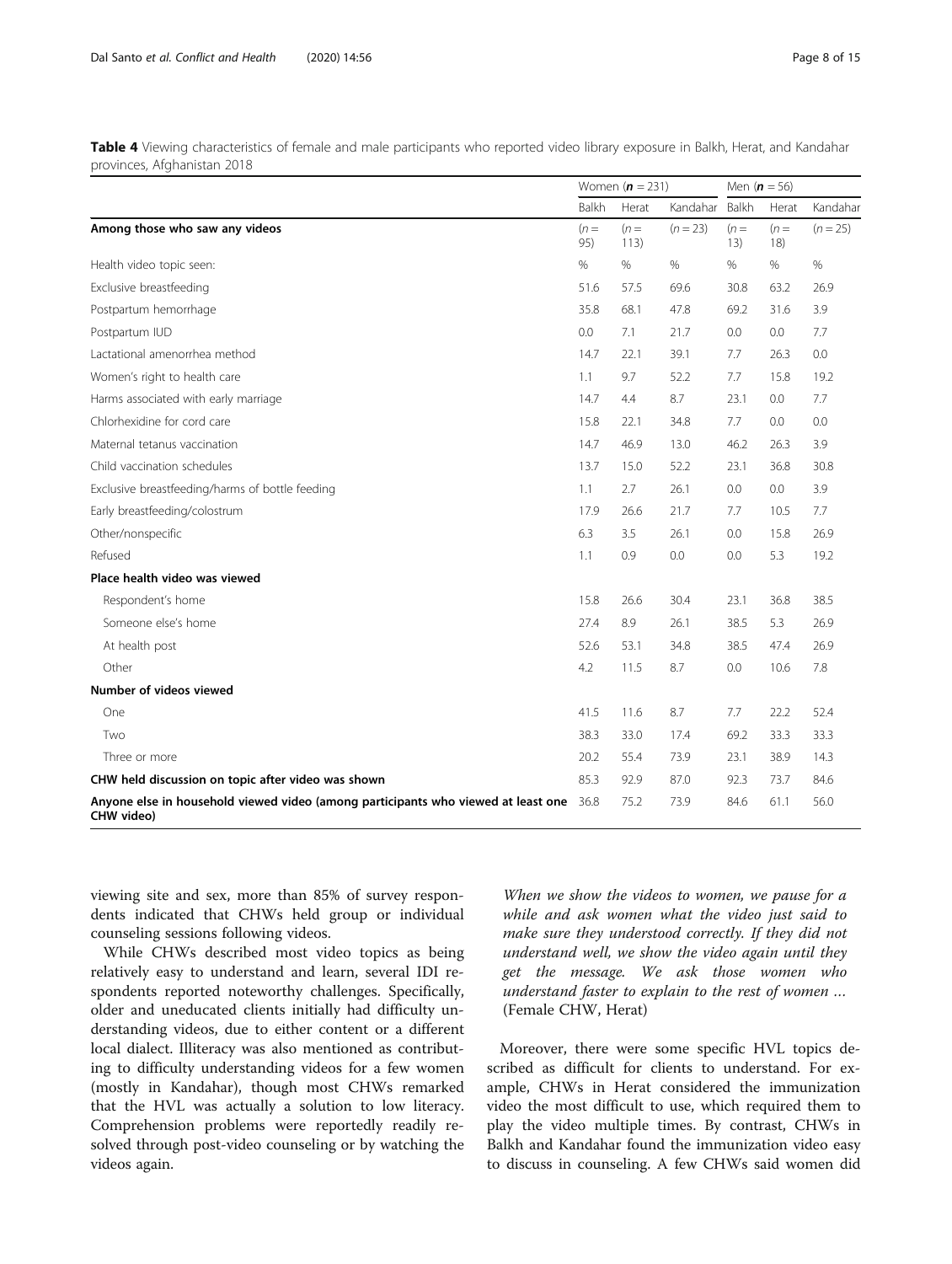not understand the FP videos. One highlighted that people in their community like to have more than one child, perhaps indicating some resistance to FP discussion, irrespective of format.

# Acceptability of HVL

Surveyed women  $(n = 231)$  and men  $(n = 56)$  reporting HVL exposure generally welcomed the activity (Table [5](#page-9-0)). In addition, nearly all female (95.1–100%) and most male (81.1–92.9%) survey respondents across all provinces cited finding the post-video discussions useful. These high levels of HVL acceptance were also reflected in interviews with community leaders from all pilot communities, the majority of whom described the community's feelings towards the HVL as "happy."

# A. Feedback from women on HVL and video content

Nearly all female survey respondents (94.7–100%) in the three provinces reported that they liked getting health information from videos shown by CHWs (Table [5\)](#page-9-0). This finding was supported by qualitative data where CHWs described female clients' reactions to the HVL as happy, eager, interested, and "having a good time together." An FHA member from Balkh said that community members told her they "feel good" about the HVL as they now understand how and where to receive health care. She concluded, "They think their life is saved." Several CHWs described situations where female clients or their husbands would call the CHW to conduct a home HVL session for visiting relatives and that "women would run" to the health post if new HVL content was available.

Breastfeeding, child vaccination, care during pregnancy, newborn care, and FP were among the video topics female survey respondents reported liking most (Table [5](#page-9-0)). Although IDI participants (CHWs and community leaders) reported that female clients appeared to like all content areas, responses from female survey participants suggest that preferences were more nuanced—40 and 35% of women who had seen more than one video in Balkh and Herat, respectively, reported liking all viewed videos, while only 10% of women in Kandahar cited liking all videos. When probed about the types of videos that were most appealing to beneficiaries, a few CHWs said clients especially enjoyed videos with humorous scripts or songs (e.g., the vaccine video). In addition, one CHW remarked that women liked topics that related directly to them.

When asked whether they disliked any HVL topics or other aspects, most female survey participants (65.2– 78.9% across all provinces) indicated that there were no topics they disliked, though early marriage and FP topics were not liked by a small percentage of women (less than 3%) (Table [5](#page-9-0)). Despite women's overall receptivity to the HVL topics, female survey participants and CHWs and community members identified some problematic aspects of the videos. In particular, four surveyed women in Kandahar remarked that "poor behavior" of women in a video they had watched was offensive; these participants had all seen the vaccination video and three of the four had seen the LAM video. Upon further inquiry, the complaint arose from perceptions that actors were immodestly dressed and covered. Moreover, in some HVL implementation areas, it is not culturally acceptable for women to be photographed or filmed, an issue which surfaced in a few interviews with CHWs. Specifically, some clients were reportedly concerned the tablet was being used to film HVL sessions. CHWs were explicitly told during training not to take pictures or videos of their clients, yet it seems some chose to document the sessions.

Some women did not like filming them during the meeting even from the back of the meeting room. They either stepped aside or did not participate in the meetings any more. I told them that the ones who did not like to appear in the photo can stay aside so that she doesn't appear in the film or picture. (Female CHW, Herat)

# B. Feedback from men on HVL and video content

Similar to their female counterparts, most surveyed men (84.6–92.3%) liked receiving health information from the HVL (Table [5](#page-9-0)). Although considerably fewer men than women were reached by the HVL, community leaders and CHWs perceived men to be generally pleased with and interested in the activity—this was evidenced by some men in Herat reportedly transferring videos to their mobile phones so they could watch and share them with peers. As perceived by one community leader, men's interest in the HVL was driven by the desire to learn how to avoid illness-related expenses. Men in Kandahar were especially receptive to breastfeeding and maternal health (including importance of access to health services) topics, with 50% reporting liking these videos according to survey data.

When asked whether they disliked any HVL topics or other aspects, most male survey participants (65.4– 76.9% across all provinces; Table [5](#page-9-0)) indicated that there were no topics they disliked, though FP topics and early marriage were not liked by a small percentage of men (less than 8%). This apparent discomfort with FP-related topics also emerged in interviews with CHWs: One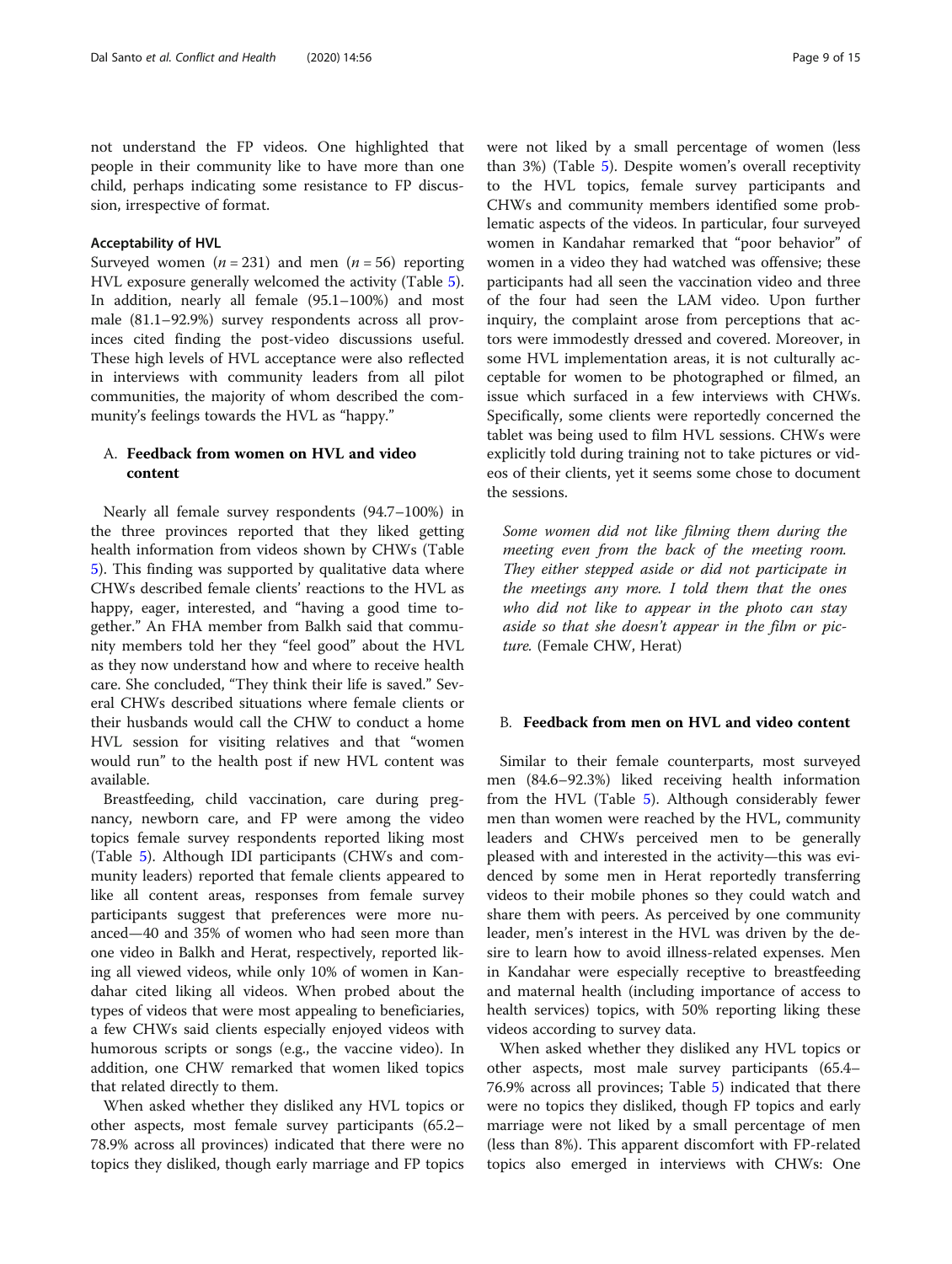<span id="page-9-0"></span>Table 5 Video library program acceptability among women and men exposed to the video library in Balkh, Herat, and Kandahar provinces, Afghanistan, 2018

| Acceptability indicator                                                 | Province (%)        |                      |                        |                            |                     |                        |  |  |
|-------------------------------------------------------------------------|---------------------|----------------------|------------------------|----------------------------|---------------------|------------------------|--|--|
|                                                                         | Women               |                      |                        | Men                        |                     |                        |  |  |
|                                                                         | Balkh<br>$(n = 95)$ | Herat<br>$(n = 113)$ | Kandahar<br>$(n = 23)$ | <b>Balkh</b><br>$(n = 13)$ | Herat<br>$(n = 19)$ | Kandahar<br>$(n = 26)$ |  |  |
| Liked getting health information from videos shown by CHWs on tablets   |                     |                      |                        |                            |                     |                        |  |  |
| Very much                                                               | 96.8                | 94.7                 | 100.0                  | 92.3                       | 89.5                | 84.6                   |  |  |
| Somewhat                                                                | 2.1                 | 2.7                  | 0.0                    | 7.7                        | 5.3                 | 11.5                   |  |  |
| Not at all                                                              | 1.1                 | 0.0                  | 0.0                    | 0.0                        | 0.0                 | 0.0                    |  |  |
| Refused                                                                 | 0.0                 | 2.7                  | 0.0                    | 0.0                        | 5.3                 | 3.8                    |  |  |
| Most liked topics (among those who had viewed $> 1$ video) <sup>d</sup> |                     |                      |                        |                            |                     |                        |  |  |
|                                                                         | $(n = 55)$          | $(n = 99)$           | $(n = 21)$             | $(n = 12)$                 | $(n = 14)$          | $(n = 10)$             |  |  |
| Liked all topics                                                        | 40.0                | 35.4                 | 9.5                    | 0.0                        | 21.4                | 10.0                   |  |  |
| Breastfeeding                                                           | 10.9                | 19.2                 | 23.8                   | 50.0                       | 21.4                | 10.0                   |  |  |
| Child vaccinations                                                      | 18.2                | 12.1                 | 23.8                   | 16.7                       | 21.4                | 20.0                   |  |  |
| Child health (general)                                                  | 9.1                 | 2.0                  | 28.6                   | 16.7                       | 14.3                | 20.0                   |  |  |
| Pregnancy/care during pregnancy                                         | 7.3                 | 21.2                 | 9.5                    | 16.7                       | 14.3                | 0.0                    |  |  |
| Newborn care (e.g., chlorhexidine gel)                                  | 7.3                 | 12.1                 | 4.8                    | 16.7                       | 14.3                | 0.0                    |  |  |
| Birth spacing/FP                                                        | 5.5                 | 1.0                  | 23.8                   | 0.0                        | 21.4                | 0.0                    |  |  |
| Birth/delivery (including PPH)                                          | 5.5                 | 12.1                 | 14.3                   | 33.3                       | 14.3                | 20.0                   |  |  |
| Handwashing/hygiene                                                     | 0.0                 | 5.1                  | 9.5                    | 0.0                        | 0.0                 | 0.0                    |  |  |
| Early marriage risks                                                    | 3.6                 | 1.0                  | 0.0                    | 0.0                        | 0.0                 | 0.0                    |  |  |
| Maternal health, including importance of access to health services      | 0.0                 | 0.0                  | 33.3                   | 8.3                        | 7.1                 | 50.0                   |  |  |
| Does not remember/does not know                                         | 0.0                 | 0.0                  | 0.0                    | 0.0                        | 7.1                 | 0.0                    |  |  |
| Aspect respondent liked least about video(s) <sup>a</sup>               |                     |                      |                        |                            |                     |                        |  |  |
| Did not dislike anything                                                | 78.9                | 66.4                 | 65.2                   | 76.9                       | 73.7                | 65.4                   |  |  |
| FP/birth spacing topics or<br>discussion                                | 0.0                 | 1.0                  | 13.0                   | 15.4                       | 0.0                 | 3.8                    |  |  |
| CHWs home/health post was crowded                                       | 0.0                 | 1.0                  | 0.0                    | 0.0                        | 0.0                 | 0.0                    |  |  |
| Poor behavior of women in videos (offensive)                            | 0.0                 | 0.0                  | 17.4                   | 0.0                        | 0.0                 | 0.0                    |  |  |
| Respondent did not understand videos                                    | 1.1                 | 0.0                  | 0.0                    | 0.0                        | 0.0                 | 0.0                    |  |  |
| Delivery at home                                                        | 0.0                 | 0.0                  | 4.3                    | 0.0                        | 0.0                 | 0.0                    |  |  |
| Early marriage                                                          | 0.0                 | 0.0                  | 4.3                    | 0.0                        | 0.0                 | 3.8                    |  |  |
| Don't know/doesn't remember                                             | 9.5                 | 19.5                 | 0.0                    | 0.0                        | 26.3                | 11.5                   |  |  |
| Other                                                                   | 0.0                 | 0.0                  | 8.7                    | 7.7                        | 0.0                 | 3.8                    |  |  |
| No response                                                             | 6.3                 | 13.3                 | 4.3                    | 0.0                        | 0.0                 | 11.5                   |  |  |
| Usefulness of post-video discussion                                     |                     |                      |                        |                            |                     |                        |  |  |
| Very useful                                                             | 95.1                | 100.0                | 100.0                  | 91.7                       | 92.9                | 81.8                   |  |  |
| Somewhat useful                                                         | 4.9                 | 0.0                  | 0.0                    | 8.3                        | 7.1                 | 18.2                   |  |  |

<sup>a</sup>Percentages do not add to 100; multiple responses possible

Kandahar male CHW reporting that the condom method was the most difficult topic for men, who seemed embarrassed to hear about it. A few IDI respondents also reported gender-related concerns raised by community members, particularly men. A Balkh female CHW said "our men are sensitive to and do not accept

gendered messages." For example, a male CHW from Herat cited the video message of pregnant women needing to avoid strenuous work, saying that some people asked questions about this and disagreed with the video's advice based on tradition and necessity. Moreover, though CHWs indicated that men frequently requested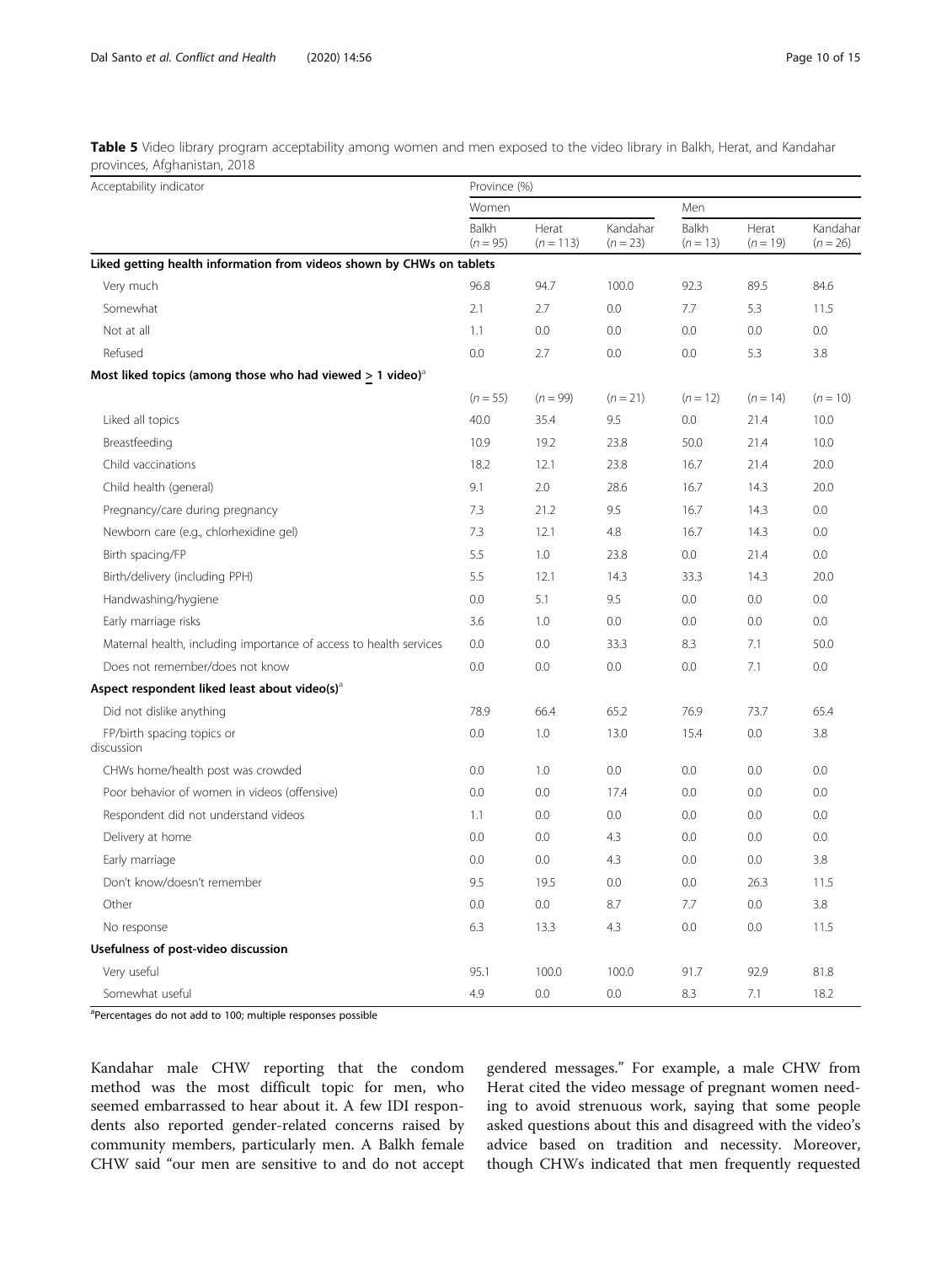RMNCH topics for viewing, a few CHWs said men did not like content perceived to be only about women or about a specific topic.

Men didn't like the discussion about women...It was not interesting for men due to some points, such as pregnancy, but nobody was sad or hurt by the video library. (Male CHW, Kandahar)

# C. Community desire to engage in future HVL activities

Nearly all surveyed women and men exposed to the HVL reported desire to watch videos on other health topics in the future (Table 6). The most commonly requested topics included child health, particularly nutrition, and maternal health (without further specification). Many requested topics (e.g., breastfeeding, birth spacing, immunization) were already part of the HVL, though not all were available in both national languages. Men were more likely to request "general health" as a topic, while women tended to state specific future topics (Table 6). Respondents also suggested approaches for improving HVL use, with most inputs advising creating new videos, often for named specific topics; expanding HVL to other communities, particularly in remote areas; and providing more tablets in each community to expand reach.

Congruent with high proportions of community members desiring further HVL programming, CHWs and community leaders echoed the perceived desire and need for continued HVL programming. Importantly, the HVL reportedly increased acceptance of CHWs' role in the community.

Women were thankful to watch these videos. Previously, women did not trust in us [CHWs] that much but after watching videos, they trust more in us because they have watched and liked all topics. (Female CHW, Herat)

All community leaders recommended that the HVL be sustained and extended to other communities. A male health shura member expressed a desire for many to reap HVL's benefits:

Table 6 Women's and men's future interest in health videos among those who were exposed to the video library in Balkh, Herat, and Kandahar provinces, Afghanistan 2018

|                                                                                    | Province (%)     |                   |                       |                  |                  |                       |  |
|------------------------------------------------------------------------------------|------------------|-------------------|-----------------------|------------------|------------------|-----------------------|--|
|                                                                                    | Women            |                   |                       | Men              |                  | Kandahar ( $n = 26$ ) |  |
|                                                                                    | Balkh $(n = 95)$ | Herat $(n = 113)$ | Kandahar ( $n = 23$ ) | Balkh $(n = 13)$ | Herat $(n = 19)$ |                       |  |
| Level of interest in watching CHW videos on other health topics in the future      |                  |                   |                       |                  |                  |                       |  |
| Very interested                                                                    | 95.8             | 93.8              | 95.7                  | 92.3             | 89.5             | 84.6                  |  |
| Somewhat interested                                                                | 1.1              | 2.7               | 4.4                   | 7.7              | 0.0              | 15.4                  |  |
| Not at all interested                                                              | 1.1              | 0.0               | 0.0                   | 0.0              | 0.0              | 0.0                   |  |
| Refused to answer                                                                  | 2.1              | 3.5               | 0.0                   | 0.0              | 10.5             | 0.0                   |  |
| Other requested health topics participant would like to see in videos <sup>3</sup> |                  |                   |                       |                  |                  |                       |  |
| Child health/nutrition                                                             | 36.8             | 14.2              | 43.5                  | 23.1             | 21.1             | 26.9                  |  |
| Maternal health                                                                    | 18.9             | 8.0               | 34.8                  | 15.4             | 0.0              | 26.9                  |  |
| General health                                                                     | 9.5              | 4.4               | 21.7                  | 23.1             | 21.1             | 26.9                  |  |
| Pregnancy/care during pregnancy                                                    | 7.4              | 8.0               | 13.0                  | 0.0              | 0.0              | 0.0                   |  |
| Birth spacing/FP methods                                                           | 3.2              | 10.6              | 8.7                   | 7.7              | 0.0              | 3.8                   |  |
| Hygiene and safe drinking water                                                    | 2.1              | 6.2               | 13.0                  | 0.0              | 0.0              | 0.0                   |  |
| Vaccinations for children<br>and mothers                                           | 15.8             | 6.2               | 4.3                   | 7.7              | 0.0              | 11.5                  |  |
| Delivery/care during delivery                                                      | 2.1              | 3.5               | 8.7                   | 0.0              | 0.0              | 0.0                   |  |
| Mental health                                                                      | 0.0              | 0.0               | 0.0                   | 0.0              | 0.0              | 11.5                  |  |
| Breastfeeding/postnatal care                                                       | 2.1              | 8.0               | 4.3                   | 0.0              | 0.0              | 0.0                   |  |
| Other                                                                              | 2.1              | 6.2               | 4.3                   | 0.0              | 0.0              | 0.0                   |  |
| Don't know/no specific suggestion                                                  | 15.8             | 47.8              | 4.3                   | 0.0              | 0.0              | 26.9                  |  |
| No response                                                                        | 0.0              | 5.3               | 0.0                   | 0.0              | 0.0              | 15.4                  |  |

<sup>a</sup>Percentages do not add to 100, multiple responses possible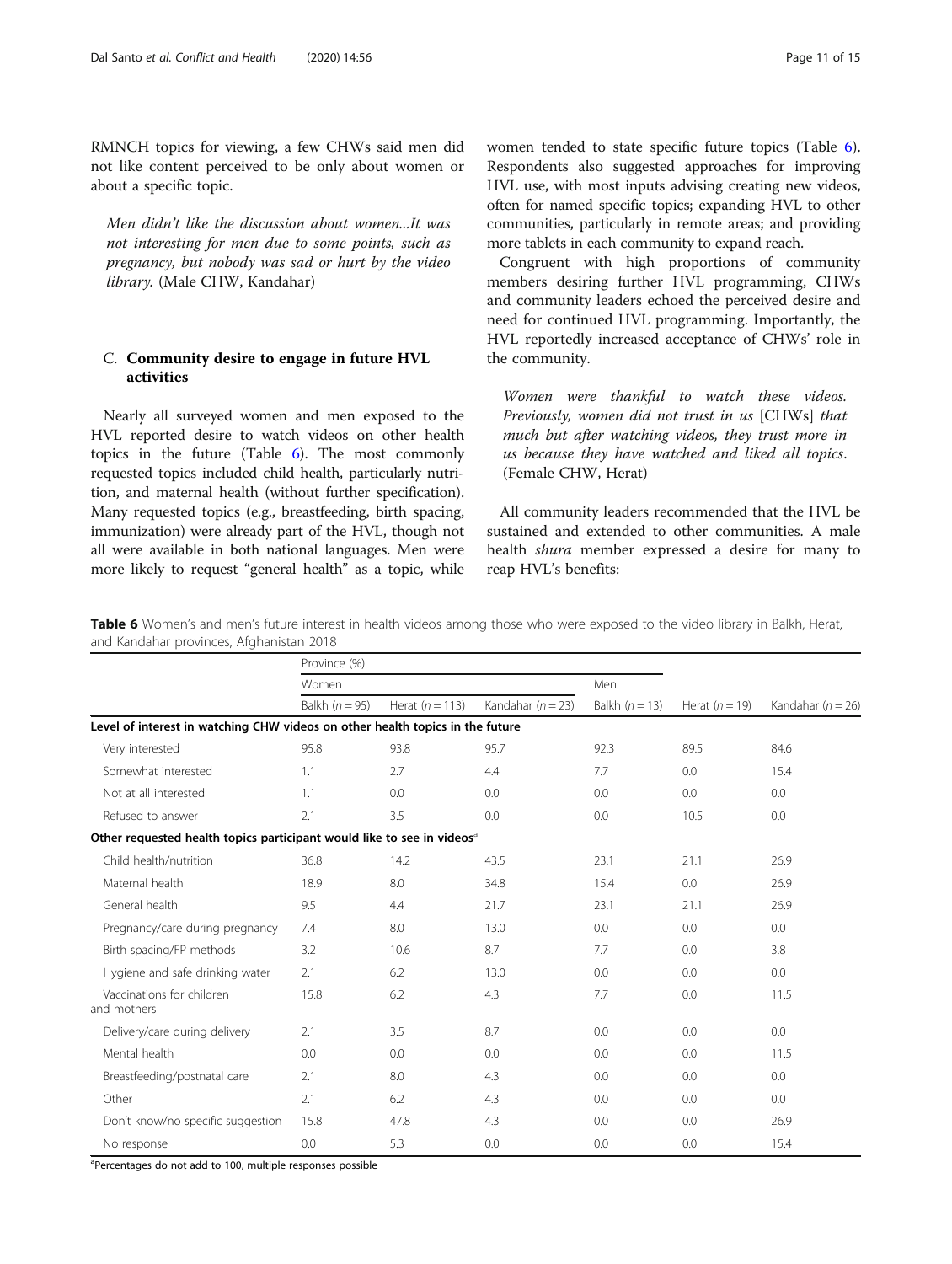The head of Khoshab village was talking with me on the phone last night. I asked him about his idea about this health program and told him this is the best program for Afghan people and have benefits in this world … I suggest you to scale up this program that most of the people get its advantages. (Male community leader, Kandahar)

# **Discussion**

In this analysis, we examined the feasibility and acceptability of using videos to enhance health education sessions delivered to community members by CHWs from the client perspective. Results from this assessment are mixed. While men and women exposed to the HVL activity overwhelmingly approved of the approach, the HVL pilot experienced varying degrees of challenges reaching intended target populations. Relatively low reported HVL exposure among women in Kandahar and among men in all provinces indicates a need for activity design modification. Specifically, broad community notification and endorsement by community leaders at HVL introduction and ongoing engagement with these stakeholders is critical to ensuring that community members, particularly women, are able to access health posts for HVL exposure and subsequent care and referral needs. Other notable findings were the initial resistance to HVL use within communities, disproportionate reported client exposure to a few video topics, and client recommendations to improve HVL activity through expanded content and geographic coverage.

Regarding feasibility, HVL exposure among female target audiences in Herat and Balkh districts was nearly as high as reported CHW engagement in the last month. HVL may have driven some of this engagement, as reported rates of CHW exposure in the 2015 Demographic and Health Survey and other literature are lower than those reported in these districts in the month following HVL introduction [\[2](#page-13-0), [11](#page-13-0), [12](#page-13-0)]. In Kandahar, female target audiences had both lower CHW and HVL exposure, findings likely attributable to two factors. First, there are significant cultural limitations to women's movement outside the household; male family members (mahram) must accompany the woman to all places [\[30\]](#page-14-0). Indeed, that nearly 20% of women in Kandahar refused to say whether they had seen a CHW reflects the culturally conservative nature of the province—we speculate that given the negative community perceptions regarding women leaving the home (e.g. to see a CHW at a health post), female participants from Kandahar were not inclined to disclose whether they had seen a CHW in the past month. These cultural constraints also apply to female CHWs, whose ability to conduct health post and home visit sessions was limited compared to their Balkh and Herat counterparts. In this study but reported elsewhere, female CHWs reported infrequent or forfeited tablet possession as tablets were ceded to male CHWs due to gender norms regarding property ownership and perceived need (personal communication, L. Lorenzetti), as noted in another study of Afghan CHWs [[11\]](#page-13-0). Social norms resulting in male CHW tablet possession may explain why men in Kandahar were more likely to have viewed HVL videos than women. With respect to low HVL exposure among men, pilot implementation did not include specific male engagement events, likely contributing to low male target audience exposure across districts.

The HVL was widely viewed as acceptable; however, CHWs described initial resistance from some community members due either to cultural concerns over video content where humans were depicted or the HVL's orientation toward female clients and perceived lack of effort to include male clients. Based on other formative research in Afghanistan, rural communities like those in this pilot have limited television exposure [[3\]](#page-13-0); thus, we surmise that this new visual media source may have required time to gain credibility and acceptability. Men are the gatekeepers for health care access, with degree varying by region [[2](#page-13-0)]. We believe the lack of male engagement with HVL introduction, particularly in Kandahar, initially limited both male and female HVL exposure but may have improved with time as men became more familiar with and recognized the value of the HVL. The broader HVL coverage among male clients in Kandahar may also have been positive in the sense that it reflects eventual male acceptance of HVL and paves the way for eventual greater female access. To establish a more conducive environment for HVL uptake in scale-up, we have added an introductory HVL session ("soft opening") with key influencers that men trust (i.e. community shura, FHA groups, and community mullah/imam) prior to community introduction. These "soft openings" entail trained CHWs introducing the program, showing leaders the videos and having them experience the counseling, and providing a brief overview of the pilot assessment's findings. Other activity steps to engage men in HVL during scale-up include the provision of a separate tablet to male CHWs, and the scheduling of special male audience times, such as after Friday prayers.

Overall, among exposed audiences, most clients strongly agreed that they would like to receive health messages via the HVL in the future. As with other video interventions to improve RMNCH knowledge and service uptake in low-resource settings [[22](#page-14-0)–[24](#page-14-0), [31\]](#page-14-0), IDI data indicated that the HVL visual presentation format augmented CHW counseling and made concepts easier for clients to understand. Moreover, our findings that clients and their families sought HVL session attendance and that HVL elevated community perceptions of CHW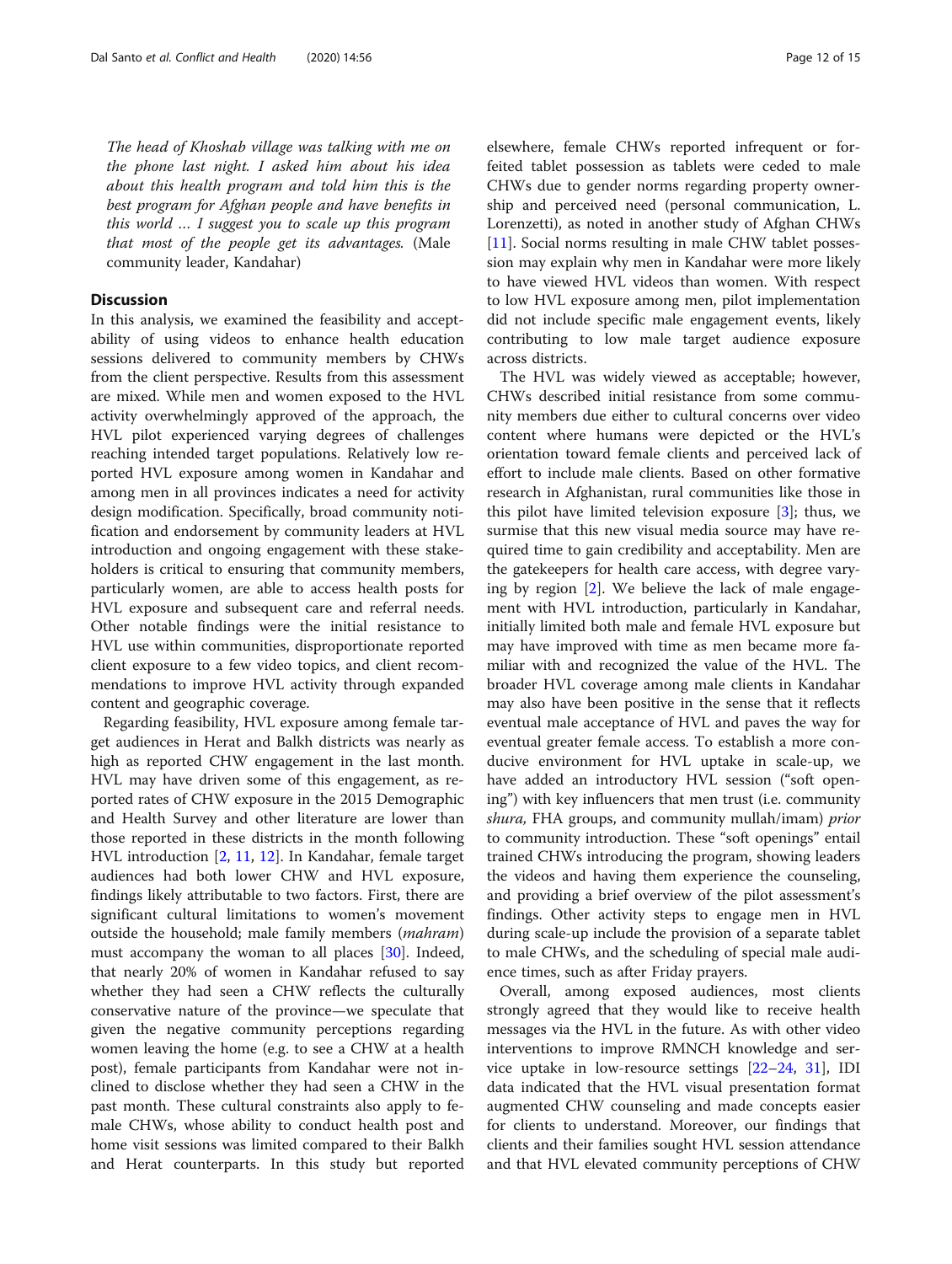professionalism are also consistent with results from similar interventions [\[21](#page-14-0), [23,](#page-14-0) [24](#page-14-0)]. That many participants, specifically community leaders, in our study spontaneously recommended scale-up to other communities speaks to the HVL's acceptability in pilot districts.

Though viewed content was deemed largely acceptable, some topics were reportedly viewed seldom or not at all by exposed clients. CHWs may have curated videos based on social norms and topic sensitivity, reflected by relatively lower viewing of FP-specific videos. We believe that CHWs know by experience and through their national CHW training that counseling and engagement around sensitive topics like FP are best done in individual sessions. The HVL tended to be used in group settings, which may have precluded FP discussions and thus resulted in low demand for these videos. However, it is unclear whether lower viewing levels were due to CHWs' reservations about the content, low client demand, or position of the FP video folder toward the end of the list on the tablet. The training guide did not mandate an order to showing the videos but CHWs were encouraged to show up to three videos of different topics at each session over several weeks until all videos had been viewed. We purposefully chose pilot sites that varied geographically and culturally across Afghanistan, yet films depicting women's faces or dressing in a style from another part of the country were reportedly jarring to some female clients in Kandahar. The HVL included videos in both Dari and Pashto; however, showing Dari videos dubbed in Pashto rather than re-filming them with regionally normative changes in dress and mannerisms possibly prompted this reaction.

Clients provided recommendations to improve the HVL. Suggestions mainly centered on creating new video content and expanding HVL to other communities. Other priority recommendations included ensuring that HVL message content is clear and simple, as the immunization and preventing early marriage videos in particular were difficult to understand for some audiences. Participants also recommended that all videos be available in the language of the viewing district and that all CHWs in the community be given tablets.

Several limitations should be considered when interpreting these data. First, the study relied on convenience sampling for both the survey and IDIs; thus, findings cannot be generalized beyond the study samples. A second limitation is that the study enrolled substantial numbers of participants who were not exposed to the HVL, further limiting our ability to report participant experiences. That lower proportions of women in Kandahar and men overall reported HVL exposure is difficult to interpret due to the non-probability nature of our sample and small numbers. The extent to which coverage in these areas was lower or that our sample simply

missed those who were exposed is unknown. We also don't know to what extent the opinions of those study participants who were exposed to the HVL reflect broader community sentiment with regard to HVL feasibility or acceptability. Last, all findings are based on selfreport from study participants; we did not attempt to verify reported exposure to specific videos.

# Conclusions

We conclude that using the tablet-based HVL to enhance CHW-led RMNCH education was generally feasible and—among exposed women and men—acceptable in culturally-diverse settings in Afghanistan. Digital tools such as the HVL are not a panacea for increasing RMNCH knowledge and service utilization in this and other under-resourced settings; however, provided sustained engagement with CHWs, community leaders, and other key stakeholders (e.g. MoPH), these tools offer a promising, additional channel through which to communicate important RMNCH messages. In response to these assessment findings, the project has modified the HVL intervention to include the following: development of new video content, particularly for high-impact RMNCH interventions, nutrition, and FP; holding a "soft opening" for community leaders and key influencers prior to HVL introduction to the community at large; and pretesting all videos across a diverse range of settings prior to HVL inclusion. Based on these pilot and other programmatic results, we have added a line of videos called Opinion Leader videos, where CHWs identify community members who have successfully adopted a new behavior and navigated barriers to doing so, such as facility-based delivery and are willing to be interviewed and filmed. In the videos, these community members describing how they were able to adopt the new behavior and, by doing so, incite conversation around and solutions to transform harmful social norms.

As this assessment was not designed to measure the effect of HVL on RMNCH-related knowledge or behaviors, we recommend a rigorously designed evaluation to measure the HVL's effect on knowledge or on targeted health-related behavioral outcomes prior to implementation at large scale. Further research is also warranted to explore whether this tablet-based tool could be culturally-adapted for RMNCH promotion efforts in other conflict-affected settings.

# Abbreviations

ASHA: Accredited Social Health Activist; BPHS: Basic Package of Health Services; CHW: Community health worker; CHS: Community health supervisor; FHA: Family Health Action; FP: Family planning; HPD: Health Promotions Department; HEMAYAT: Helping Mothers and Children Thrive in Afghanistan; HVL: Health video library; IDI: In-depth interview; IRB: Institutional Review Board; IVR: Interactive voice response; LAM: Lactational Amenorrhea Method; MoPH: Ministry of Public Health; PPH: Postpartum hemorrhage; PPIUCD: Postpartum intrauterine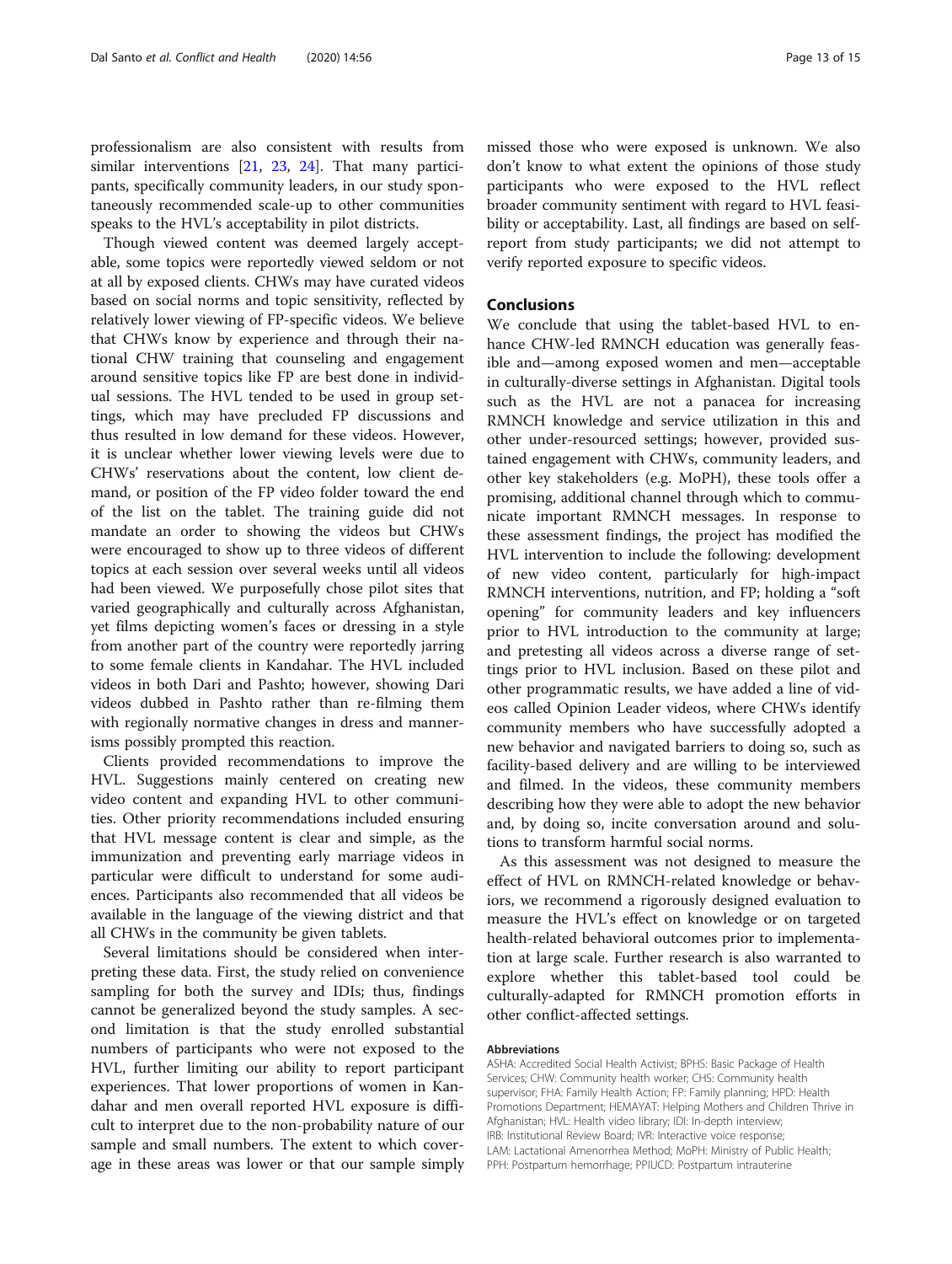<span id="page-13-0"></span>contraceptive device; RMNCH: Reproductive, Maternal, Newborn, and Child Health; SMS: Short message service; USAID: United States Agency for International Development

# Acknowledgements

We thank the participants and their families for their time and trust and for welcoming study workers into their homes, health posts, and communities for data collection. We thank the provincial HPD staff, the BPHS implementing partner staff and the provincial health department program staff for their time and efforts in guiding study workers within communities and facilitating study activities. We also acknowledge the efforts of our study workers for intensive efforts in engaging families, community leaders, and CHWs in a time-sensitive fashion and for their attention to detail. Last, this assessment was supported as part of the HEMAYAT project by the United States Agency for International Development Afghanistan FP/MNCH Project (AID-306-A-15-00002). The contents of this manuscript are the responsibility of the authors and do not necessarily reflect the views of the funder.

# Authors' contributions

LCD performed quantitative data analysis, conducted the literature review, and prepared the manuscript. SHR participated in protocol design and study implementation and provided substantive inputs on the manuscript; SH and SOA participated in study implementation, data entry, and study conduct and provided substantive inputs on the manuscript. SP and JT conducted qualitative analysis and contributed to the manuscript. LSD participated in protocol development, assisted with quantitative data analysis, and contributed to the writing of the manuscript. CST led protocol design and participated in study implementation and manuscript preparation. The author(s) read and approved the final manuscript.

# Funding

Funding for this study was supported as part of the HEMAYAT project by the United States Agency for International Development Afghanistan FP/MNCH Project (AID-306-A-15-00002). The contents of this manuscript are the responsibility of the authors and do not necessarily reflect the views of the funder.

# Availability of data and materials

The de-identified quantitative datasets from the study are available at [https://dataverse.harvard.edu/dataset.xhtml?persistentId=doi:10.7910/DVN/](https://dataverse.harvard.edu/dataset.xhtml?persistentId=doi:10.7910/DVN/YAGDV0) [YAGDV0.](https://dataverse.harvard.edu/dataset.xhtml?persistentId=doi:10.7910/DVN/YAGDV0) Qualitative datasets are available from the corresponding author on reasonable request.

# Ethics approval and consent to participate

The study protocol was reviewed and approved by FHI 360's Office of International Research Ethics (IRB #11659) and the MoPH Institutional Review Board (IRB #44010).

# Consent for publication

Not applicable.

# Competing interests

The authors declare that they have no competing interests.

# Author details

<sup>1</sup>Global Health, Population, & Nutrition Division, FHI 360, Durham, North Carolina, USA. <sup>2</sup> Boston College School of Social Work, 140 Commonwealth Avenue, Chestnut Hill, Massachusetts 02467, USA. <sup>3</sup>FHI 360/ HEMAYAT project, Kabul, Afghanistan. <sup>4</sup>Health Promotions Department, Ministry of Public Health, Islamic Republic of Afghanistan, Kabul, Afghanistan.

# Received: 28 August 2019 Accepted: 23 July 2020 Published online: 05 August 2020

# References

1. United Nations Assistance Mission in Afghanistan, United Nations Human Rights Office of the High Commissioner. Afghanistan protection of civilians in armed conflict annual report 2018. Kabul: United Nations Assistance Mission in Afghanistan; 2019. [https://unama.unmissions.org/sites/default/](https://unama.unmissions.org/sites/default/files/unama_annual_protection_of_civilians_report_2018_-_23_feb_2019_-_english.pdf) [files/unama\\_annual\\_protection\\_of\\_civilians\\_report\\_2018\\_-\\_23\\_feb\\_2019\\_-\\_](https://unama.unmissions.org/sites/default/files/unama_annual_protection_of_civilians_report_2018_-_23_feb_2019_-_english.pdf) [english.pdf.](https://unama.unmissions.org/sites/default/files/unama_annual_protection_of_civilians_report_2018_-_23_feb_2019_-_english.pdf) Accessed 19 Aug 2019.

- 2. Central Statistics Organization (CSO), Ministry of Public Health (MOPH), ICF. Afghanistan demographic and health survey 2015. Kabul: Central Statistics Organization; 2017. <https://dhsprogram.com/pubs/pdf/FR323/FR323.pdf>. Accessed 18 Apr 2019.
- 3. WHO, UNFPA, World Bank Group, United Nations Population Division. Trends in maternal mortality: 1990 to 2015 estimates by WHO, UNICEF, UNFPA, World Bank Group and the United Nations population division. Geneva: World Health Organization; 2015. [https://apps.who.int/iris/](https://apps.who.int/iris/bitstream/handle/10665/194254/9789241565141_eng.pdf?sequence=1) [bitstream/handle/10665/194254/9789241565141\\_eng.pdf?sequence=1.](https://apps.who.int/iris/bitstream/handle/10665/194254/9789241565141_eng.pdf?sequence=1) Accessed 18 Apr 2019.
- 4. Higgins-Steele A, Yousufi K, Sultana S, Ali AS, Varkey S. Ending preventable child deaths from pneumonia and diarrhoea in Afghanistan: an analysis of intervention coverage scenarios using the lives saved tool. J Trop Med. 2017. [https://doi.org/10.1155/2017/3120854.](https://doi.org/10.1155/2017/3120854)
- 5. Altai Consulting. Afghan media in 2010: synthesis report. Altai Consulting: Nairobi; 2010. [http://www.altaiconsulting.com/wp-content/uploads/2016/03/](http://www.altaiconsulting.com/wp-content/uploads/2016/03/Afghan-Media-in-2010.pdf) [Afghan-Media-in-2010.pdf.](http://www.altaiconsulting.com/wp-content/uploads/2016/03/Afghan-Media-in-2010.pdf) Accessed 18 April 2019.
- The Asia Foundation. A survey of the Afghan people: Afghanistan in 2017. Kabul: The Asia Foundation; 2017. [https://asiafoundation.org/wp-content/](https://asiafoundation.org/wp-content/uploads/2017/11/2017_AfghanSurvey_report.pdf) [uploads/2017/11/2017\\_AfghanSurvey\\_report.pdf](https://asiafoundation.org/wp-content/uploads/2017/11/2017_AfghanSurvey_report.pdf). Accessed 18 Apr 2019.
- 7. Frost A, Wilkinson M, Boyle P, Patel P, Sullivan R. An assessment of the barriers to accessing the basic package of health services (BPHS) in Afghanistan: was the BPHS a success? Glob Health. 2016;12:71.
- 8. United Nations Children's Fund. Education and healthcare at risk: key trends and incidents affecting Children's access to healthcare and education in Afghanistan. Kabul: UNAMA; 2016. [https://unama.unmissions.org/sites/](https://unama.unmissions.org/sites/default/files/education_and_healthcare_at_risk.pdf) [default/files/education\\_and\\_healthcare\\_at\\_risk.pdf.](https://unama.unmissions.org/sites/default/files/education_and_healthcare_at_risk.pdf) Accessed 19 Aug 2019.
- 9. Mansoor GF, Hill PS, Barss P. Midwifery training in post-conflict Afghanistan: tensions between educational standards and rural community needs. Health Policy Plan. 2012;27:60–8.
- 10. Ahmadi Q, Danesh H, Makharashvili V, Mishkin K, Mupfukura L, Teed H, Huff-Rousselle M. SWOT analysis of program design and implementation: a case study on the reduction of maternal mortality in Afghanistan. Int J Health Plann Manag. 2015;31(3):247–59.
- 11. Najafizada SA, Labonté R, Bourgeault IL. Community health workers of Afghanistan: a qualitative study of a national program. Confl Health. 2014;8:26.
- 12. Edward A, Branchini C, Aitken I, Roach M, Osei-Bonsu K, Arwal SH. Toward universal coverage in Afghanistan: a multi-stakeholder assessment of capacity investments in the community health worker system. Soc Sci Med. 2015;145:173–83. [https://doi.org/10.1016/j.socscimed.2015.06.011.](https://doi.org/10.1016/j.socscimed.2015.06.011)
- 13. Edmond KM, Yousufi K, Anwari Z, et al. Can community health worker home visiting improve care-seeking and maternal and newborn care practices in fragile states such as Afghanistan? A population-based intervention study. BMC Med. 2018;16:106. [https://doi.org/10.1186/s12916-](https://doi.org/10.1186/s12916-018-1092-9) [018-1092-9](https://doi.org/10.1186/s12916-018-1092-9).
- 14. Hall CS, Fottrell E, Wilkinson S, Byass P. Assessing the impact of mHealth interventions in low- and middle-income countries—what has been shown to work? Glob Health Action. 2014;7(1):25606. <https://doi.org/10.3402/gha.v7.25606>.
- 15. Agarwal S, Perry HB, Long LA, Labrique AB. Evidence on feasibility and effective use of mHealth strategies by frontline health workers in developing countries: a systematic review. Tropical Med Int Health. 2015; 20(8):1003–14.
- 16. Lund S, Hemed M, Nielsen BB, et al. Mobile phones as a health communication tool to improve skilled attendance at delivery in Zanzibar: a cluster-randomised controlled trial. BJOG. 2012;119:1256–64. [https://doi.org/](https://doi.org/10.1111/j.1471-0528.2012.03413.x) [10.1111/j.1471-0528.2012.03413.x](https://doi.org/10.1111/j.1471-0528.2012.03413.x).
- 17. Aranda-Jan CB, Mohutsiwa-Dibe N, Loukanova S. Systematic review on what works, what does not work and why of implementation of mobile health (mHealth) projects in Africa. BMC Public Health. 2014;14:188. [https://doi.org/](https://doi.org/10.1186/1471-2458-14-188) [10.1186/1471-2458-14-188](https://doi.org/10.1186/1471-2458-14-188).
- 18. Labrique AB, Vasudevan L, Kochi E, Fabricant R. Mehl. mHealth innovations as health system strengthening tools: 12 common applications and a visual framework. GHSP. 2013;1(2):160–71. [https://doi.org/10.9745/GHSP-D-13-](https://doi.org/10.9745/GHSP-D-13-00031) [00031.](https://doi.org/10.9745/GHSP-D-13-00031)
- 19. Braun R, Catalani C, Wimbush J, Israelki D. Community health workers and mobile technology: a systematic review of the literature. PLoS One. 2013; 8(6):e65772. <https://doi.org/10.1371/journal.pone.0065772>.
- 20. Out A, Ebenso B, Okuzu O, Osifo-Dawou E. Using a mHealth tutorial application to change knowledge and attitude of frontline health workers to Ebola virus disease in Nigeria: a before-and-after study. Hum Resour Health. 2016;14:5. [https://doi.org/10.1186/s12960-016-0100-4.](https://doi.org/10.1186/s12960-016-0100-4)